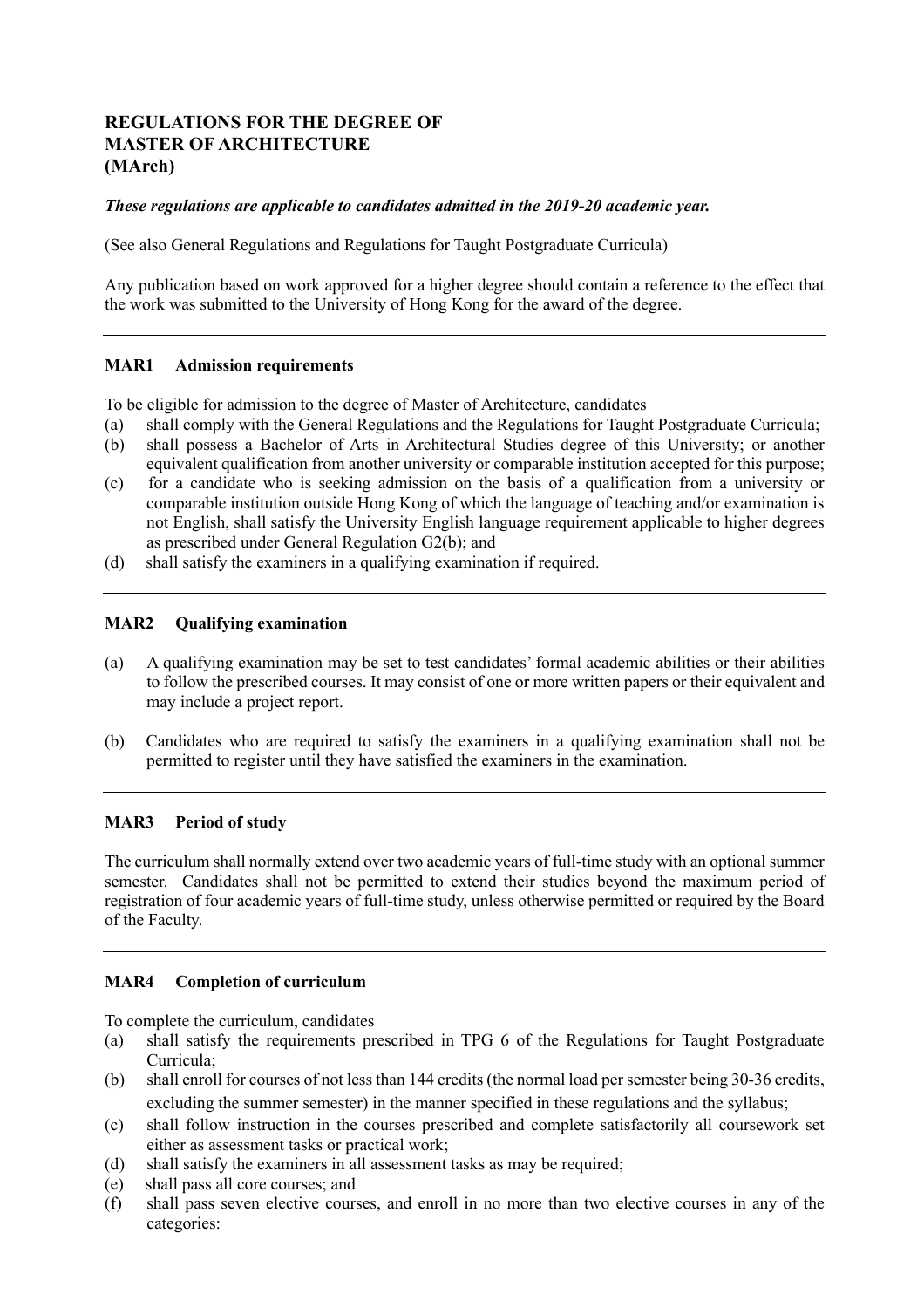- I: History and Theory
- II: Urbanisation and Habitation
- III: Technology and Sustainability
- IV: Digital Media and Fabrication
- V: Practice and Management

 Subject to approval by the Head of Department, candidates may take courses offered by other taught postgraduate curricula in the Faculty of Architecture to fulfill the elective course requirements.

#### **MAR5 MAR5 Assessment**

 Candidates shall be assessed for each of the courses for which they have registered, and assessment may be conducted in any one or any combination of the following manners: written examinations or tests, written assignments or exercises, continuous assessment of performance, laboratory work, field work, research, practical work or project reports, or any other manner as determined by the examiners.

#### **MAR6 Grading system**

Individual courses shall be graded according to the following grading system as determined by the Board of Examiners:

'Distinction', 'Pass' or 'Fail'.

#### MAR7 **Failure in assessment**

The following clauses apply to candidates of all years:

- (a)Candidates who have received a passing grade in a core design course (i.e. Design 11-14) in any semester:
	- (i) but who fail on the first attempt in not more than one other core course in any semester may be permitted to present themselves for re-assessment in the same course before the commencement of the next academic year. Those who fail in the second attempt shall be permitted to proceed to the subsequent semester of the curriculum and to present themselves for re-assessment in the same course only once more in the following academic year;
	- course only once more in the following academic year; (ii) but who fail in more than one other core course in any semester on first attempt shall not be permitted to proceed to the subsequent semester and shall be required to repeat all or part of that year's curriculum and to present themselves for re-assessment in the following academic year. If they fail again on second attempt, they may be permitted to present themselves for re-assessment only once more before the commencement of the following academic year.
- (b)Candidates who have received a failing grade in a core design course (i.e. Design 11-14) in any semester shall not be permitted to continue to the next semester and must be required to repeat the course and not be allowed to take any other courses, exclusive of elective course(s).
- (c)Candidates who have failed one or more elective course(s) in their first attempt may be required to enroll in the same or an alternate elective course(s) in the following year to make up for the failed course(s). Candidates failing in elective course(s) will not normally be offered an opportunity for re-assessment without re-enrollment in the same or an alternate elective.
- (d)Candidates who have failed in any course at the third attempt shall be recommended for discontinuation of studies under the provisions of General Regulation G12.
- (e) Candidates who have exceeded the maximum registration period shall be recommended for discontinuation of studies.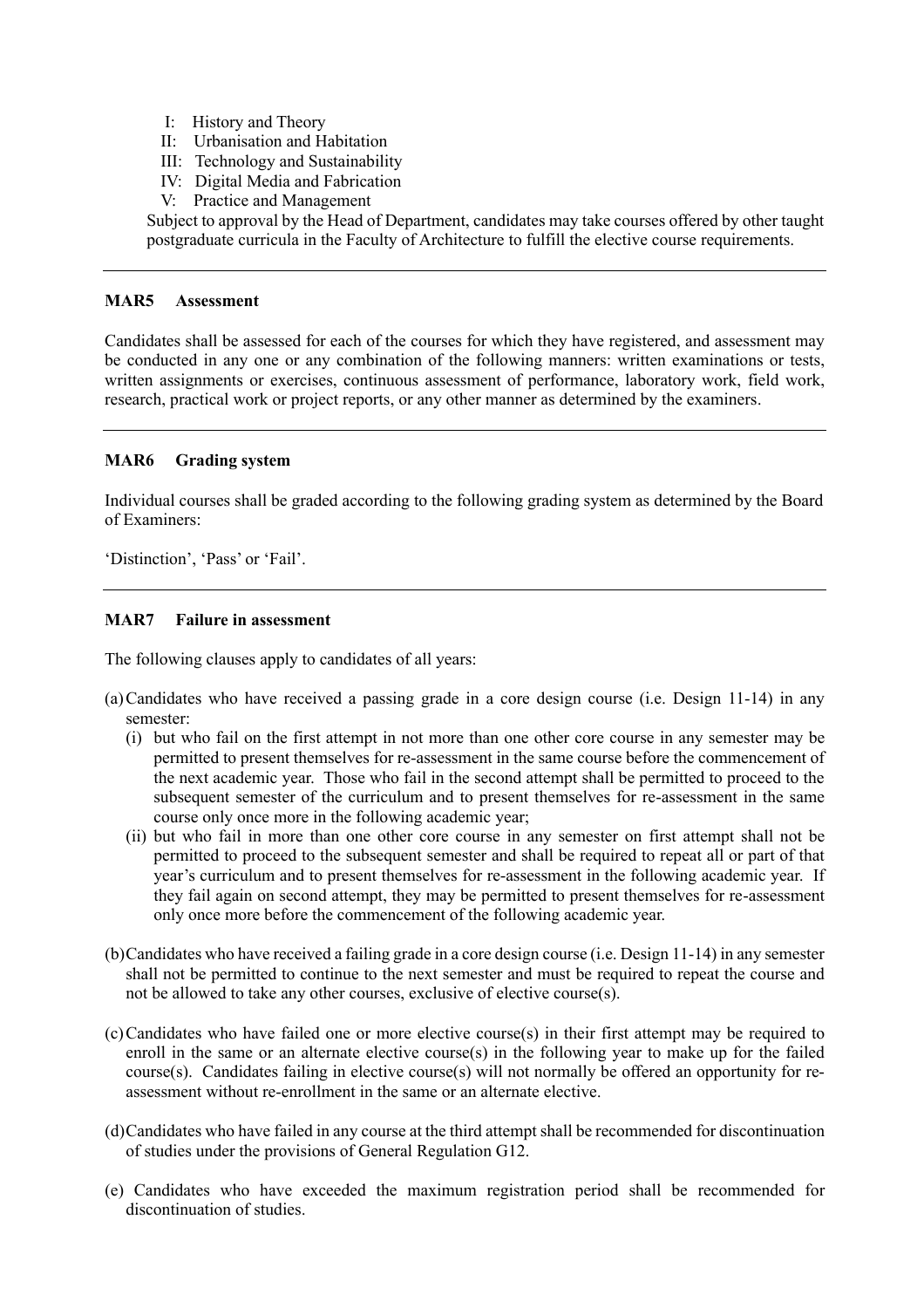#### **MAR8 Assessment results**

 $\ddot{\phantom{0}}$ On successful completion of the curriculum, candidates who have shown exceptional merit may be awarded a mark of distinction, and this mark shall be recorded in the candidates' degree diploma.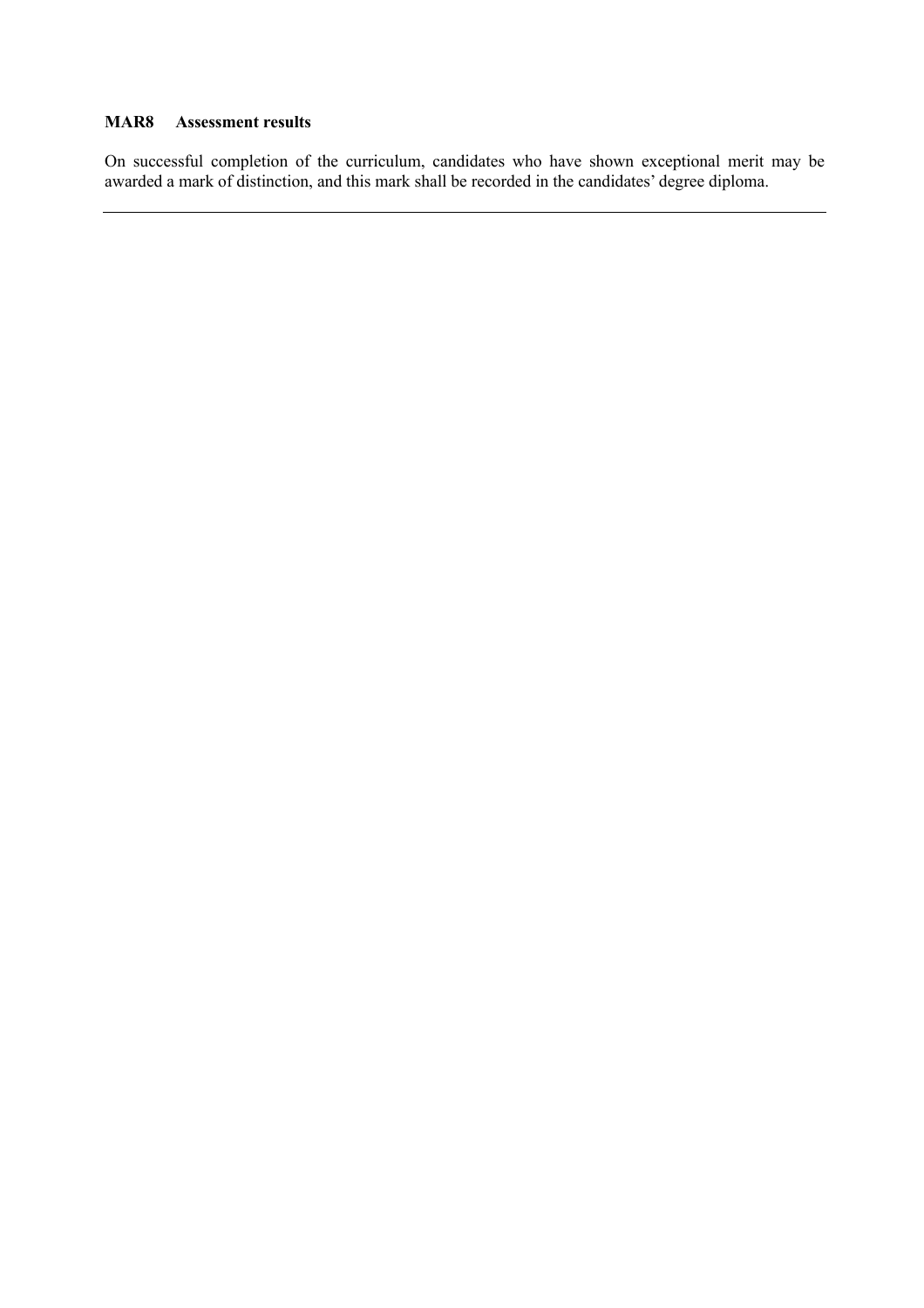# **SYLLABUSES FOR THE DEGREE OF MASTER OF ARCHITECTURE (MArch)**

 *This syllabus will apply to candidates admitted in the 2019-20 academic year* 

*(See also General Regulations and Regulations for Taught Postgraduate Curricula)* 

For the purpose of this syllabus, the teaching of each course will be conducted within one semester.

 Candidates are required to complete 144 credits, consisting of 11 core courses (102 credits) and 7 elective courses (42 credits), and enroll in no more than 2 elective courses in any of the categories; in order to complete the two-year full-time curriculum.

| Study Plan | Semester One                           | Semester Two                           |
|------------|----------------------------------------|----------------------------------------|
| Year One   | $3$ core courses $+2$ elective courses | $3$ core courses $+2$ elective courses |
| Year Two   | $3$ core courses $+1$ elective course  | 2 core courses $+$ 2 elective courses  |

| First Year of Study                                            |                                                |                        |  |
|----------------------------------------------------------------|------------------------------------------------|------------------------|--|
| <b>ARCH7081</b>                                                | Design 11                                      | $(12 \text{ credits})$ |  |
| <b>ARCH7082</b>                                                | Design 12                                      | $(12 \text{ credits})$ |  |
| <b>ARCH7074</b>                                                | <b>Architecture and Its Discourses</b>         | $(6 \text{ credits})$  |  |
| <b>ARCH7075</b>                                                | Design and Technology of Sustainable Buildings | $(6 \text{ credits})$  |  |
| <b>ARCH7076</b>                                                | <b>Advanced Structural Systems</b>             | $(6 \text{ credits})$  |  |
| <b>ARCH7077</b>                                                | Design and Construction Communication          | $(6 \text{ credits})$  |  |
| Any four elective courses under any category (6 credits each)  | (24 credits)                                   |                        |  |
|                                                                | Total                                          | 72 credits             |  |
| Second Year of Study                                           |                                                |                        |  |
| <b>ARCH7083</b>                                                | Design 13                                      | $(18 \text{ credits})$ |  |
| <b>ARCH7084</b>                                                | Design 14                                      | $(18 \text{ credits})$ |  |
| ARCH7073                                                       | Professional Practice I                        | $(6 \text{ credits})$  |  |
| <b>ARCH8073</b>                                                | Professional Practice II                       | $(6 \text{ credits})$  |  |
| <b>ARCH8074</b>                                                | Pre-Thesis Seminar                             | $(6 \text{ credits})$  |  |
| Any three elective courses under any category (6 credits each) | $(18 \text{ credits})$                         |                        |  |
|                                                                | Total                                          | 72 credits             |  |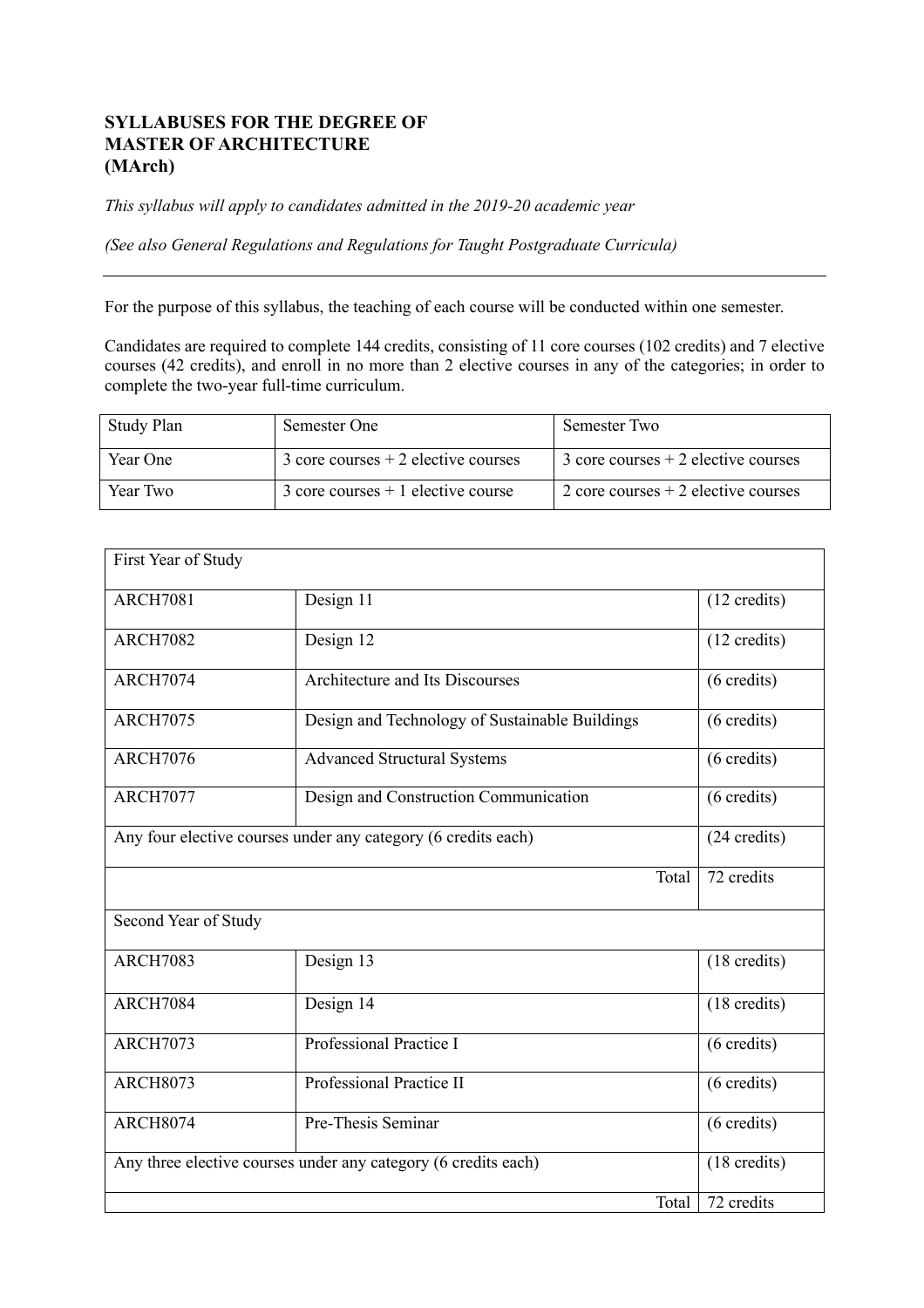### **FIRST YEAR: CORE COURSES**

#### **ARCH7074 Architecture and Its Discourses (6 credits)**

 This course is a critical mapping of the ideas, practices and polemics that shape architecture and discourse today. Through a series of case-studies, students will be introduced to the larger debates, problematics and themes which are critical to understanding modernism and its relationship to the contemporary. Understanding the cultural, territorial, and technical issues embedded within these projects will help students generate a meaningful framework through which contemporary issues in architecture may be assessed. Emphasis will also be placed on understanding challenges to contemporary architectural practices, theories and their origins vis-á-vis the continuation, diversification, and transformation of the modernist tradition over the course of the  $20<sup>th</sup>$  century. Attention will be paid to the historiographic questions of how architects defined the terms of their "present", multidisciplinary approaches and alternative modes of practices, shifts in the role of the architect, as well as the perception and reception of the discipline/profession at large.

Assessment: 100% continuous assessment

### **ARCH7075 Design and Technology of Sustainable Buildings (6 credits)**

 Practical and theoretical principles and methods for the design, assessment and certification of environmentally sustainable buildings will be taught and discussed. Students in the course will seek to develop a critical understanding of sustainability in an architectural context through the reading of seminal texts, case study analysis and design exercises. Contemporary certification methods such as the Hong Kong Building Environmental Assessment Methods, the Green Building Design Label of China, and the US Leadership in Energy & Environmental Design (LEED) methods will be presented to better understand regional and global positions on the practice of building sustainability. The course will also introduce process to investigate possibilities for the future of green buildings. advanced computational technology to integrate environmental performance directly into the design

Assessment: 100% continuous assessment

#### **ARCH7076 Advanced Structural Systems (6 credits)**

 This core curriculum course is designed to refine and develop basic experience gained in undergraduate level structures courses. The course presents specific issues and topics in advanced structural systems for architecture. The course will present precedent projects, case studies and strategies for integrating structural principles and analysis into the design process. Course topics may include, but are not limited to the study of established and exploratory structural systems, construction materials, and modes of collaboration between structural engineers and architects.

Assessment: 100% continuous assessment

#### **ARCH7077 Design and Construction Communication (6 credits)**

 As the team leader of the multi-disciplinary design team, it is paramount that students are fully aware of the principles of engineering design: Structure, Building services and Sustainability, Technology and Materials, and other fields of building physics and building economics. The course will introduce an integrated approach to the above as practice in the industry and expected from our students. These principles are presented with life examples with emphasis on how to communicate the above through drawings, documentation and verbally.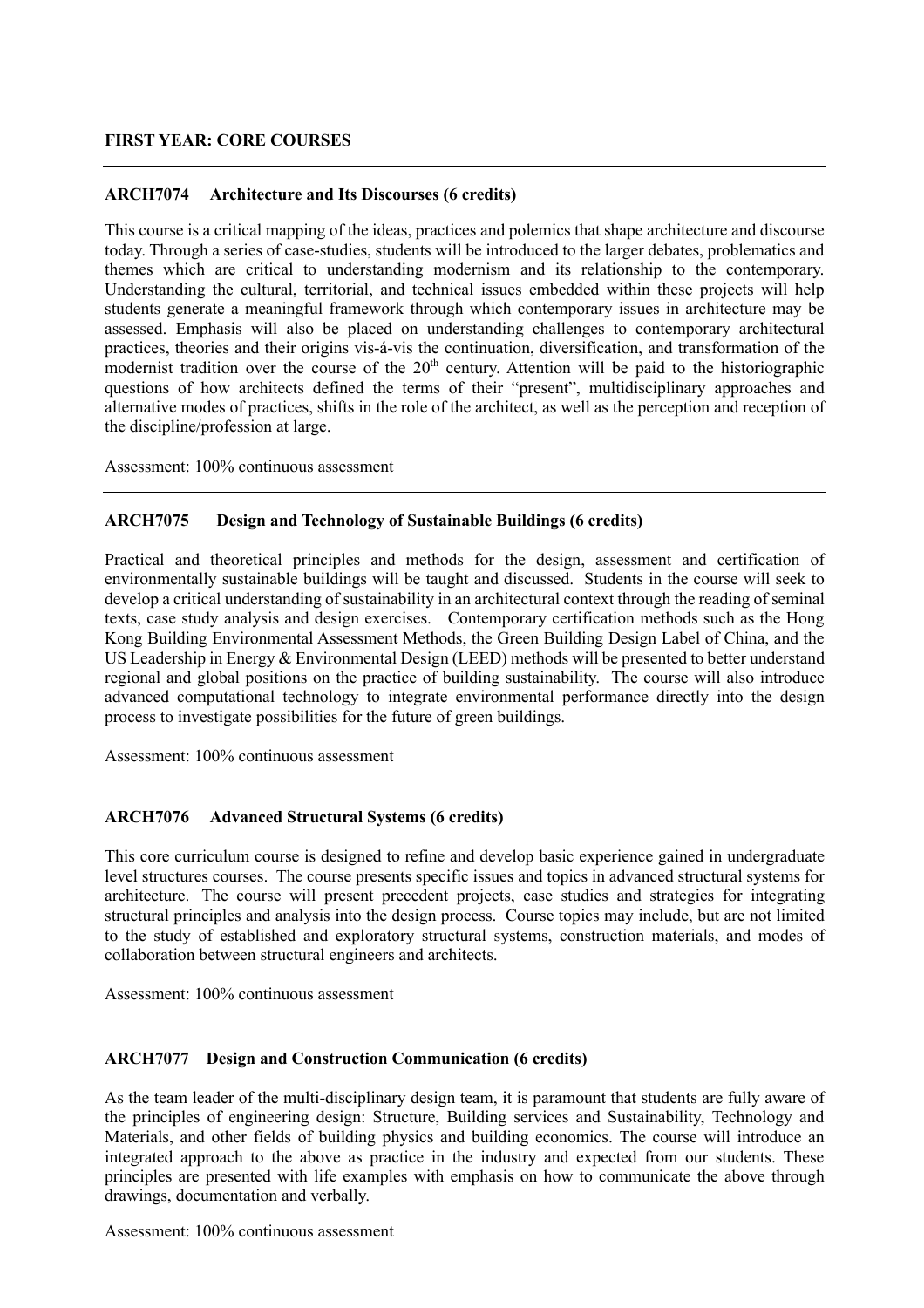#### **ARCH7081 & ARCH7082 Design 11 and Design 12 (12 credits each)**

 These courses are conducted as design studios that lead students through the process of problem based learning in architecture. Each studio focuses on important aspects of the architectural and urban design fields synthesizing architectural design, building technology, architectural history and theory, and professional practice through design and research exercises. Course assessment is based on the completeness of the design solutions, the clarity and quality of the visual materials and student presentations, the originality and creativity of the project.

Field trips may be required for the course.

Assessment: 100% continuous assessment

### **SECOND YEAR: CORE COURSES**

#### **ARCH7073 Professional Practice I (6 credits)**

 The course outlines the Development Process and to elaborate on the HKIA and RIBA Plan of Works. The objectives of each stage and the associated deliverables required are taught. It will cover Statutory Control of Building Works in Hong Kong in particular, including the evolution of Buildings Ordinance and its application, the duties of an Authorised Person and its professional liability, Building Regulations and Codes of Practice, Practice Notes for Authorised Persons (PNAPs) and the Submission Procedure. The course will introduce other related Ordinance and Codes of Practice such as Town Planning Ordinance, Land issues and Lease control such as land exchange, lease modification, land titles and deeds etc., and other related ordinances.

Assessment: 100% continuous assessment

## **ARCH7083 & ARCH7084 Design 13 (18 credits) and Design 14 (18 credits) (Capstone Experience)**

 ARCH7083 is conducted as a design studio that leads students through the process of problem based learning in architecture. Each studio focuses on important aspects of the architectural and urban design fields synthesizing architectural design, building technology, architectural history and theory, and professional practice through design and research exercises. Course assessment is based on the completeness of the design solutions, the clarity and quality of the visual materials and student presentations, the originality and creativity of the project.

 Pre-requisite: ARCH7081 Design 11 and ARCH7082 Design 12 Field trips may be required for the course

Assessment: 100% continuous assessment

 ARCH7084 concludes the architectural curriculum by means of a thesis studio design project. Candidates are required to conduct a self-directed design project under the supervision of a faculty member and to use the studio facilities and resources of the Department to their utmost extent. In addition to demonstrating satisfactory ability in the technical aspects of architectural practice, the thesis should produce innovative work to extend and enrich knowledge in the broader discipline of architecture.

Pre-requisite: ARCH7083 Design 13 and ARCH8074 Pre-Thesis Seminar Field trips may be required for the course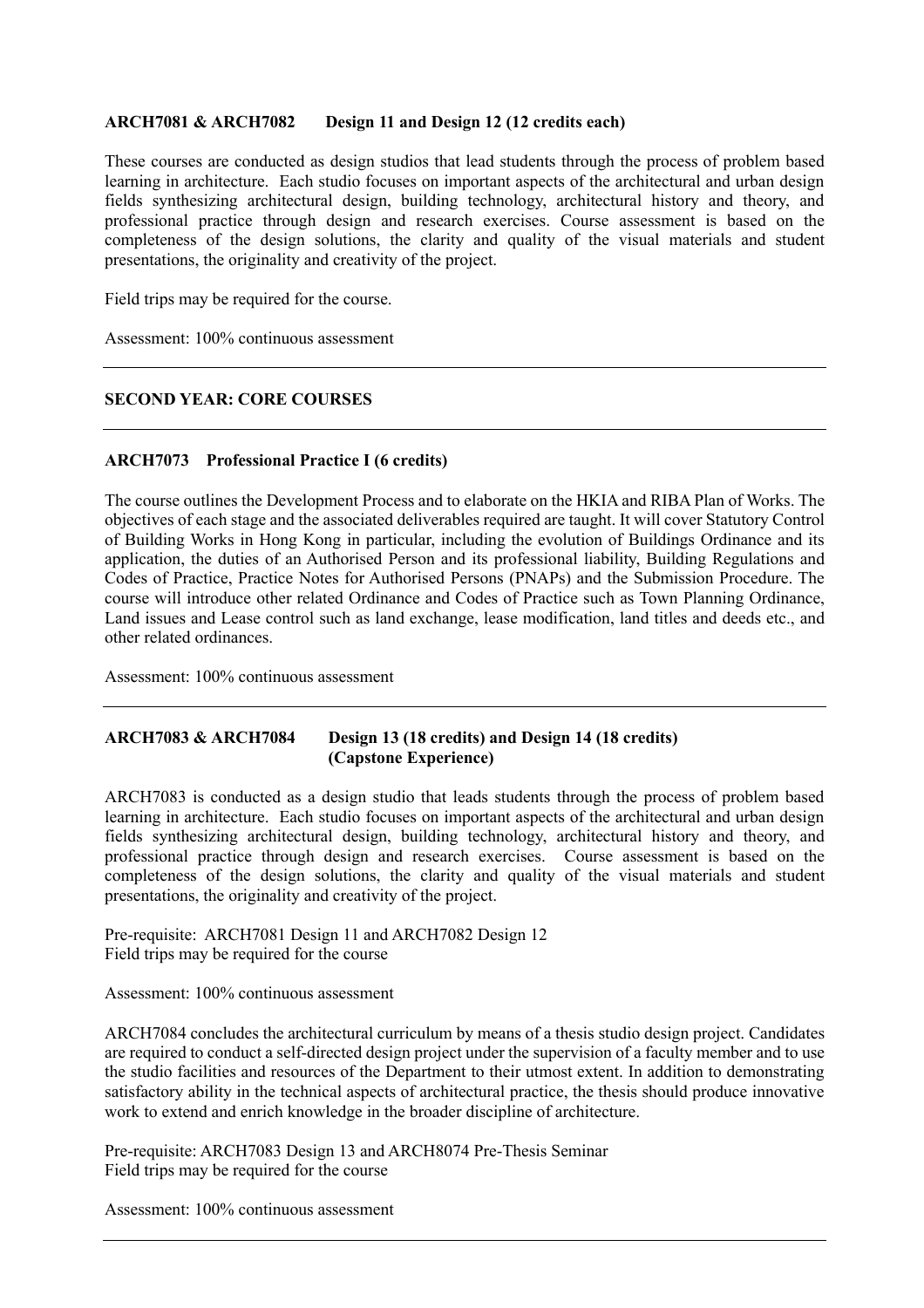#### **ARCH8073 Professional Practice II (6 credits)**

 The course outlines the Principles of Law and Contract applicable in industry. Agreements and Forms of Contract for use in Hong Kong, including those with and without quantities and for sub-contractors etc. will be introduced. Types of contract for alteration or addition works where a lump sum price is not suitable will be covered. Students will acquire a general understanding of the various means of resolution of contractual disputes including arbitration, mediation, litigation etc.

 The second part of the course will outline the conditions of engagement of an Architect and Authorised Person in Hong Kong. Codes of Professional Conduct of the HKIA and ARB, and Conduct of Architectural Competitions will be taught. In addition, Types of Practice/Company and Practice Management required to be a sustainable business will be discussed.

Pre-requisite: ARCH7073 Professional Practice I

Assessment: 100% continuous assessment

### **ARCH8074 Pre-Thesis Seminar (6 credits)**

 This course teaches design research methods in architecture with the aim of preparing students to undertake a design thesis. The expected course outcome is the completion of a thesis statement based upon a programmatic and site-based test case for an independent design and research project. The proposal should state a clear position in relation to the discipline of architecture and demonstrate a clear methodological trajectory. Course format includes lectures, discussions, design as well as some individual research and writing.

Pre-requisite: ARCH7081 Design 11 and ARCH7082 Design 12

Assessment: 100% continuous assessment

## **ELECTIVE COURSES**

 There are five categories of elective courses offered by the MArch as well as other taught postgraduate curricula in the Faculty of Architecture available for selection by candidates. These courses may be taken in either the First or Second Year, or an optional summer semester after the First Year:

- I: History and Theory
- II: Urbanisation and Habitation
- III: Technology and Sustainability
- IV: Digital Media and Fabrication
- V: Practice and Management
- 1. Candidates shall be guided in selecting these courses. It should be noted that not all courses listed in the syllabus would be offered every year and that new course(s) may be introduced.
- 2. Students shall enroll in no more than two elective courses in any of the categories, unless otherwise permitted by the Head of Department.
- 3. ARCH7465 Digital Media and Methods will be considered as a required course for students who have not previously taken equivalent courses. Students who have completed equivalent courses, and can provide supporting evidence (i.e. transcript and/or portfolio) are eligible to apply for exemption. can provide supporting evidence (i.e. transcript and/or portfolio) are eligible to apply for exemption. The final approval for course waiver is subject to the endorsement by the Head of Department and/or the Programme Director with the final approval from the Board of the Faculty.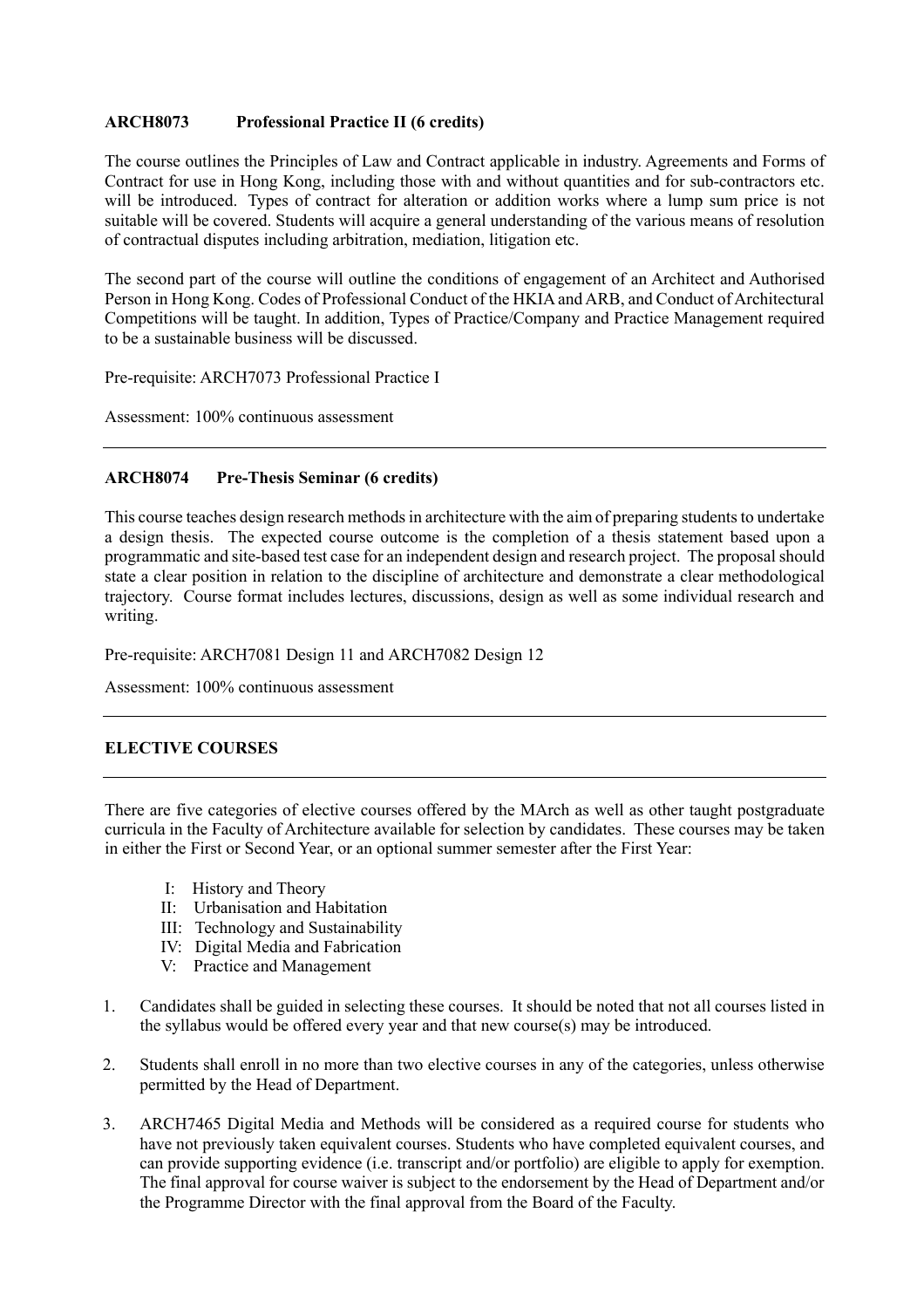- 4. ARCH7173 History of Modern Architecture will be considered as a required course for students who have not previously taken equivalent courses. Students who have completed equivalent courses, and The final approval for course waiver is subject to the endorsement by the Head of Department and/or the Programme Director with the final approval from the Board of the Faculty. can provide supporting evidence (i.e. transcript and/or portfolio) are eligible to apply for exemption.
- 5. The assessment of the course may take the form of a written, practical or oral test, or by continuous assessment or by any combination of these. If a candidate is required to repeat a course because of failure but that particular course is not offered in the following year, his choice of an alternative course must have the approval of the Head of Department and the relevant course teachers.
- 6. Choice of other courses offered by other taught postgraduate curricula in the Faculty of Architecture, with a maximum limit of 3 courses, is subject to prior approval by the Head of Department in consultation with the respective Programme Directors. Priority will be given to students from the respective curricula. Please check the courses offered by these curricula at the time of enrolment and refer to the respective syllabus for their course descriptions.

## **CATEGORY I: HISTORY AND THEORY**

### **ARCH7118 Buddhism, Architecture and Buddhist Architecture (6 credits)**

 This course explores the philosophies of Buddhism as applicable to Architecture and various forms of Buddhist Architecture. Students will learn the overview of Buddhist Architecture including the historical origin, meaning and cultural background of different building typologies of Buddhism in various regions including India, Sri Lanka, Han China, Japan and Tibet etc. This is also an introduction to the understanding of Oriental culture where Buddhism is an important basis. The course will cover the basic forms and symbolic meaning of Buddhist Architecture in the Theravada, Mahayana, Vajrayana and Zen schools of Buddhism with reference to the architectural examples in the appropriate regions. The architecture of Buddhism will cover monasteries, rock-hewn caves, stupas, temples as well as the Asoka pillar. The course will explore some important architectural icons such as the four holiest sites in India, Samye monastery in Tibet, Ryoanji Temple, Horyuji and Kenninji Temples in Japan, Famen Temple in China, Borobudur in Indonesia, Cave temples of Dambulla in Sri Lanka etc. Also, the influence of Buddhist philosophy on Modern Architecture will also be explained.

Assessment: 100% continuous assessment

#### **ARCH7160 The Modern Movement and Beyond (6 credits)**

 The course is concerned with theoretical aspects of design activities in architecture. It attempts to trace the evolution of spatial concepts significant to the modern movement and beyond. The course consists of two parts: analytical and synthetic. The analytical part is to develop the students' skill for deeper understanding of the complexity of the built form. The synthetic part attempts to follow the vicissitudes of architectural design through the examination of the works of significant architects.

Assessment: 100% continuous assessment

#### **ARCH7161 Vernacular Architecture of Asia (6 credits)**

 Vernacular built-form is the most obvious and direct means of expression of a people and their culture. Through the examination of different indigenous building types in different parts of Asia, viz. China, Japan, Indonesia, Malaysia and Thailand, students are able to develop a broader sense of understanding of the relationship between architecture, climate and culture.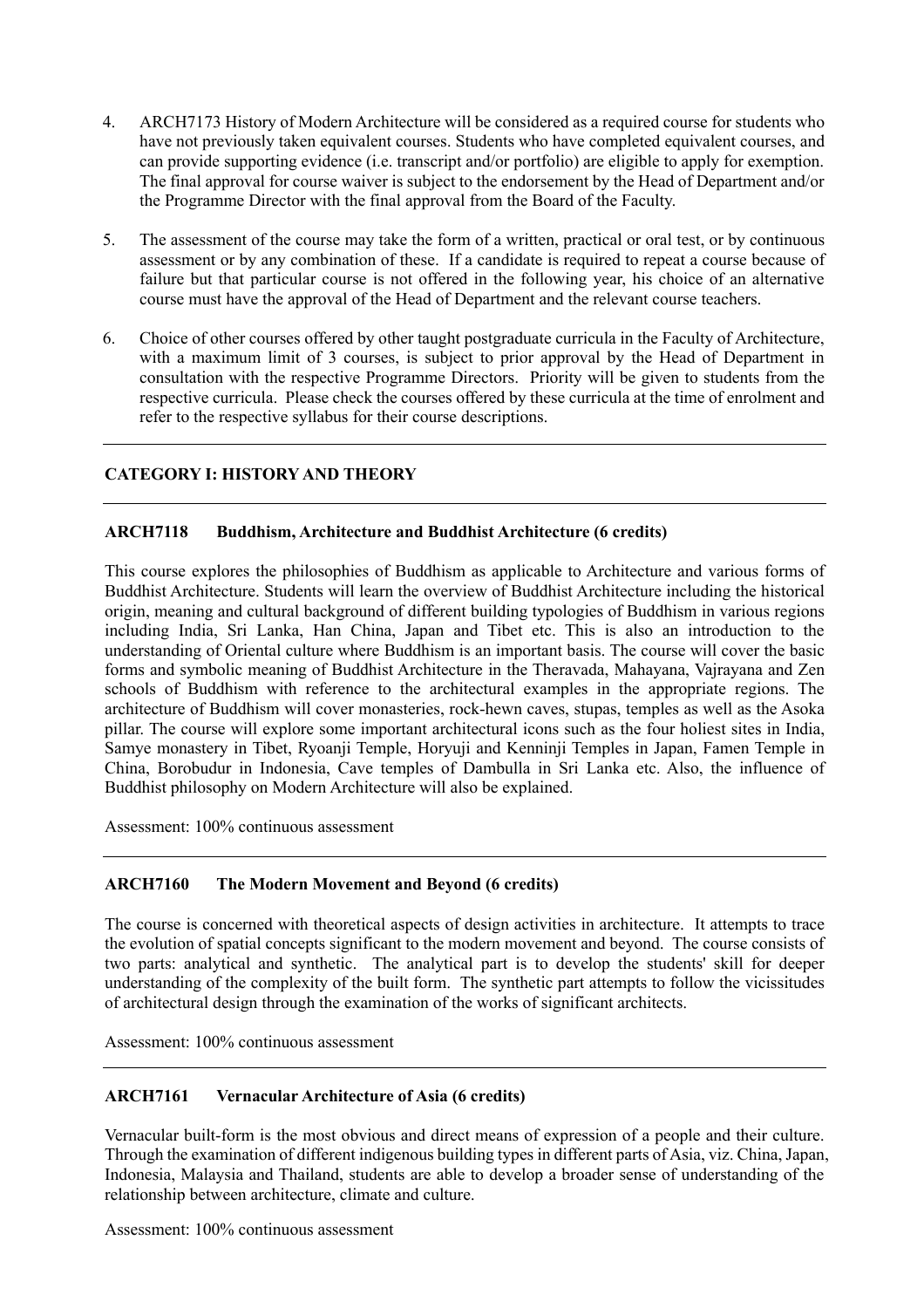### **ARCH7162 Architecture and Memory (6 credits)**

 This elective course takes a closer look at the art of motion pictures. Through various theoretical lenses, films are used to create new grounds for architectural discussions while enhancing our understanding of existing ones. Therefore, we will explore the productive interplay between cinematic productions and architectural discourses. The aim is to focus attention on works of quality in order to discuss the evolution of motion pictures in the architectural realm.

 Driven by a broad range of films, this elective course will focus on particular architectural terms such as mapping, observation, narrative and memory. These terms are known in architectural studies, but rarely discussed through the lenses of various filmmakers, seen not in a static but a procedural mode of engagement. In order to examine these theoretical frames, we will promote the discipline of film making as a potential field of architectural engagement, thus giving students a relevant film repertoire in the course of their architectural studies.

Assessment: 100% continuous assessment

### **ARCH7163 Architectural Histories (6 credits)**

 This reading seminar offers an introduction to the historiography of architectural history and its predominant methodologies. Over the course of the semester, and proceeding in a roughly chronological manner, we will examine some of the key texts in architectural history, their authors, and their respective foci upon fundamental questions of structure, style, materials, and the historical origins of architecture itself.

 The course's main objective is to teach students how to think critically about how different histories of architecture have been constructed over time in a variety of particular political, social, as well as cultural contexts. Through these texts, students will also learn about the architects, buildings, and ideas that comprise them. More generally, this course provides students with a variety of theoretical and analytical tools necessary to develop a critical and comparative perspective with respect to the reading and writing of architectural history and theory today.

Assessment: 100% continuous assessment

#### **ARCH7164 ReBuilding Utopia: Visions of Architecture in the Post-War World (6 credits)**

 This course examines the occurrences of the utopian tendency within the production of architecture in the aftermath of World War II – an event of global magnitude that triggered a series of political, social, economic and cultural consequences in its wake. The bipolar struggle that characterized most of the latter half of the 20<sup>th</sup> century implicated architecture in many ways and at many levels. Amidst postwar reconstruction in Europe and Japan, the continuation of war via the Cold War, widespread decolonization and the territorial divisions of the globe into First, Second and Third Worlds, the rise of America as the dominant superpower, and the internationalization of American popular culture, visions of the future were conceived. Within these post-war contexts and post-colonial realities, the promise of utopia was not simply proclaimed by the avant-gardes. Under the rubric of democracy and modernization, the United Nations, governments of nations, non-governmental organizations, academic institutions and multi-disciplinary groups, took on the task of vision building. At the same time, there emerged those who conceived of counter-utopias and dystopias as responses to the experiences of global homogenization and upheavals occurring at local and regional levels. How was architecture instrumental in forwarding the objectives of the visionaries? How did technologies, methodologies and mindsets find their way into architecture and their corresponding discourses? In what ways did the multiple trajectories of utopia and utopian building inform the history of the discipline as it is understood today? Class discussions are based on assigned readings and individual presentations. Readings are primarily architectural texts but also include definitive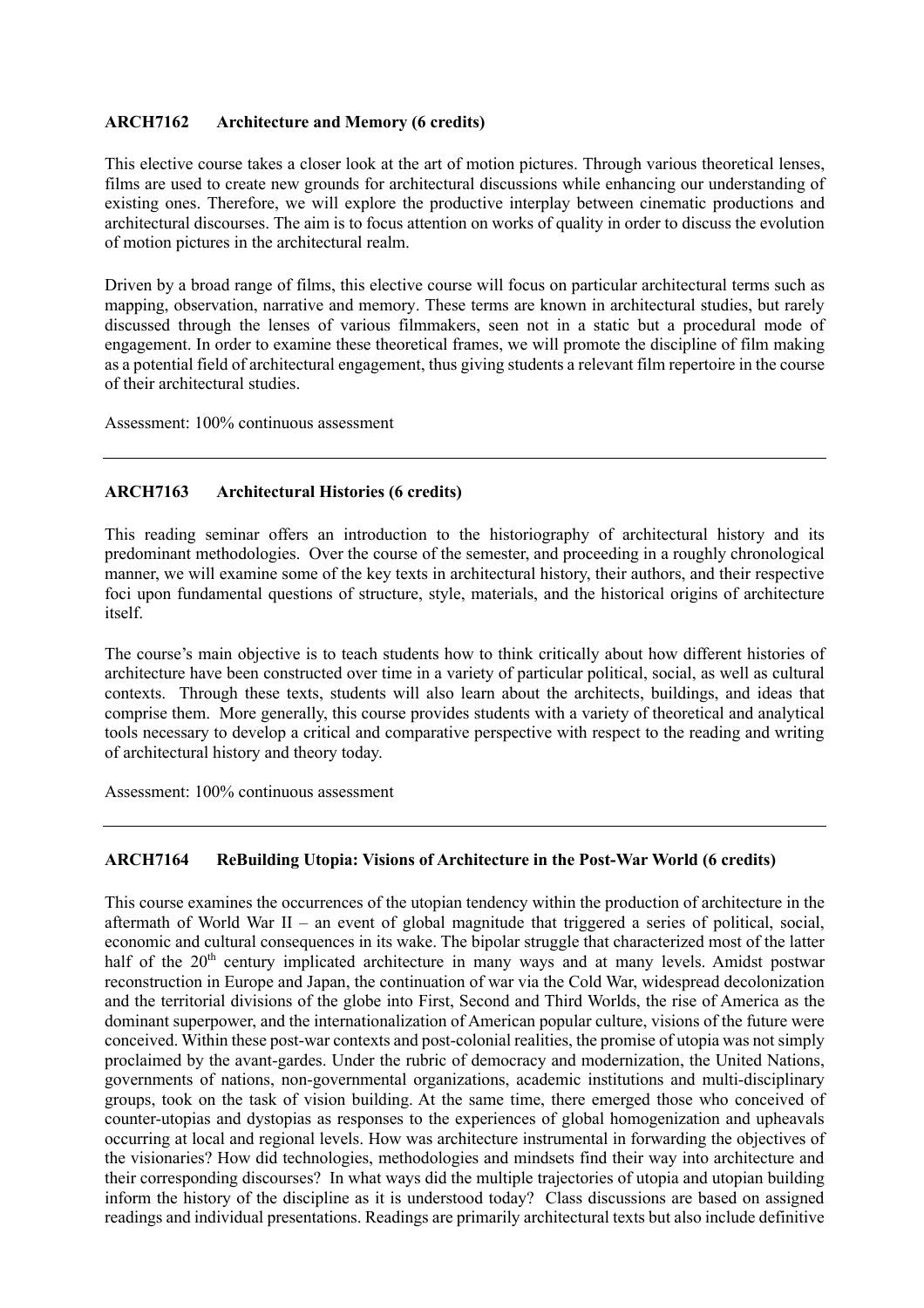texts from other disciplines including cultural studies, geography, sociology, and philosophy that are important in framing pertinent issues or events.

Assessment: 100% continuous assessment

#### **ARCH7165 Modern Architecture and the Visual Realm (6 credits)**

 The objective of this seminar is to investigate the relationship of modern architectural work and the visual realm. The development of architectural theory, publication and/or detailing which simultaneously accept and deny the perception on modern architecture as a retinal art form will be the subject of discussion and investigation. In-depth analysis conducted on selected modern buildings form the basis of argument for students to develop their own critical thinking towards architectural theory and building appreciations.

Assessment: 100% continuous assessment

#### **ARCH7166 Research Seminar in Visual Cultures (6 credits)**

 This course is a visual research seminar with a serious interest in self-directed investigation into urgent spatial, social, cultural, political and economic issues in the world of visual culture today. The aim of this seminar course is to provide a theoretical knowledge, independent visual research issues of cultural difference, performativity, visual display, aurality, encounters with audiences and the production of subjectivities. The seminar with collaborate art institution develop activism towards issues of visual cultures, emphasis will be put on visual research and its production.

Assessment: 100% continuous assessment

#### **ARCH7167 Topics in Modernism (6 credits)**

 This seminar investigates the multitude of theories and practices made manifest in architectural and urban form over the course of the late  $19<sup>th</sup>$  and  $20<sup>th</sup>$  centuries. Building upon the fundamental question of what constitutes modernity, modernization, and modernism, we will situate architecture, urbanism, and the architect within a series of broader epistemologies and theoretical concepts, including the diaspora, cross- cultural interaction, globalization, memory, nationalism, Orientalism, the nature of dissent, regionalism, technology, and the problem of translation. Through intensive reading, in-class discussion, and students' individual research projects, the course will also provide a forum for students to discuss these issues with each other and explore new lines of critical inquiry as they pertain to the nature of design research.

Assessment: 100% continuous assessment

#### **ARCH7173 History of Modern Architecture (6 credits)**

 This course examines the history of modern architecture, from the late 19th century to the emergence of post-modernism in the late 1960s. Students will explore modern architecture not as a cohesive or isolated product of any formal school of thought but rather as a complex and contradictory history bound by key Throughout the course students will touch upon three key influences and confluences in the development of modern architecture: the key material changes brought about by technology and industrialization, received ideas of progress stemming from the utopian legacy of the Enlightenment, as well as the exigencies of colonization and its aftermath. This course raises major disciplinary questions, themes, and issues that will reverberate throughout the subsequent history and theory curriculum. Content will focus on the European avant-garde as well as intersecting architectural developments in North America and Asia. formal, theoretical, social, cultural, technological, economic, as well as political moments in time.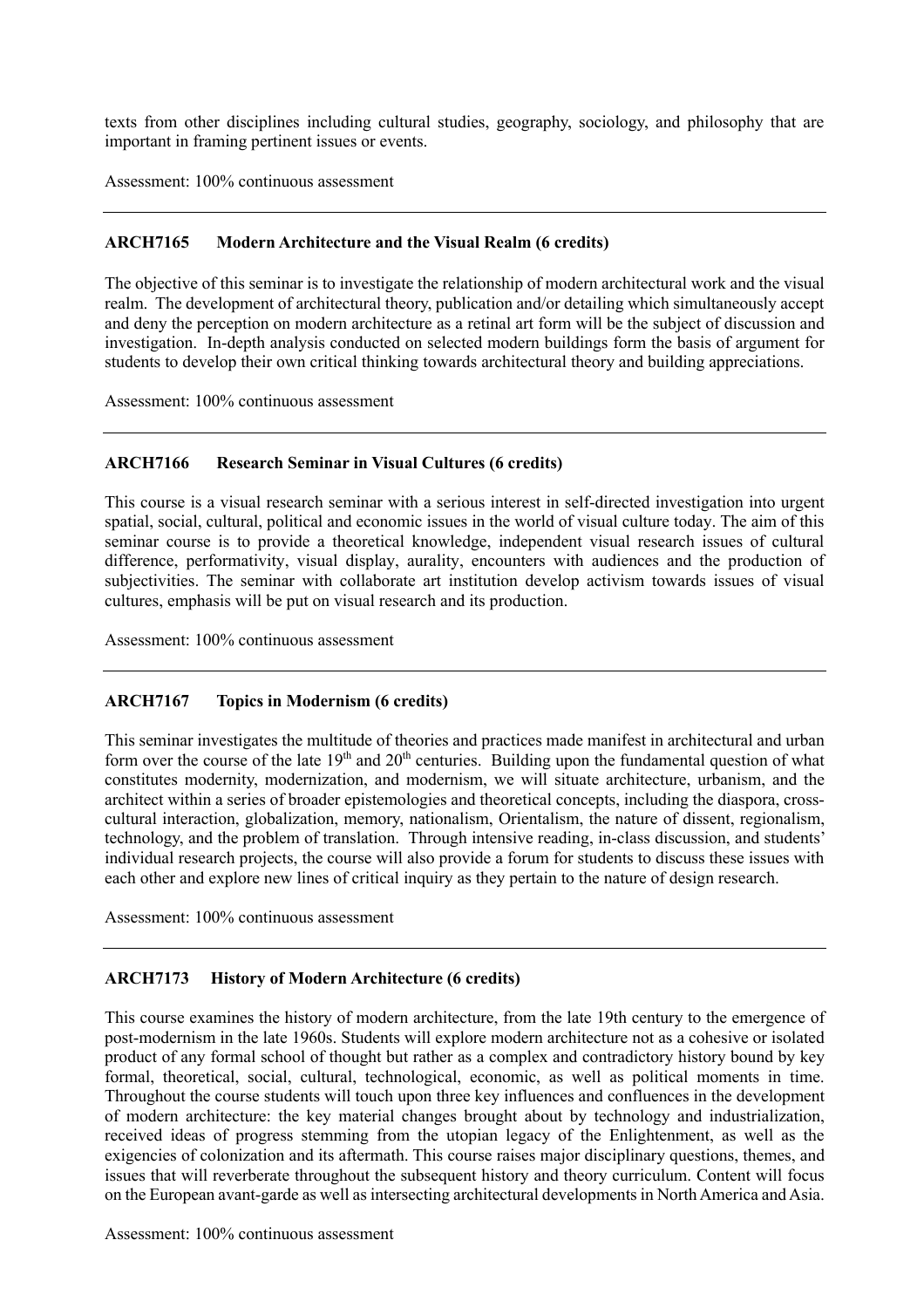#### **ARCH7175** Architectural Studies Field Workshop (6 credits)

This course is an intensive workshop involving in depth field research in the topic of architectural studies.

Assessment: 100% continuous assessment

#### **ARCH7177 Critical Readings in Modernism (6 credits)**

 The course takes Walter Benjamin's The Arcades Project as a model for reading urban experience. Through an assemblage of fragmentary notes — from philosophy, journalism, publicity and poetry — Benjamin left behind a record of 19th century Paris and a template for the material history of cities. Students will look closely at The Arcades Project (including sources such as Baudelaire, Bergson, Proust, Corbusier and Giedion), while at the same time compiling a collective reading of contemporary Hong Kong.

Assessment: 100% continuous assessment

#### Architects and Politics: Exhibiting Politics (6 credits)

 This course will examine architectural exhibitions as an important tool for architects practicing politics, where architecture and politics are considered to be two separated worlds. The research seminar will introduce the internationally recognized exhibition platform from Biennales, World Expo, and other large site-specific cultural events enable to produce for those interested in understanding architecture beside building alone.

Assessment: 100 % continuous assessment

## **ARCH7180 Topics in Architectural History and Theory (6 credits)**

 This course gives students the opportunity to further explore specific issues and topics in architectural history and theory. Topics change from year to year based on course contents.

Assessment: 100% continuous assessment

## **ARCH7183 Topics in Architectural History, Theory and Criticism (6 credits)**

 This course gives students the opportunity to further explore specific issues and topics in architectural history and theory. Topics change from year to year based on course contents.

Assessment: 100% continuous assessment

#### **ARCH7184 Beyond the Border: Early Modernist Chinese Architects in the South (6 credits)**

 The contemporary city of Hong Kong has been built over the last century by both Architects and Non- architects. As there are criticism on the architectural scene of Hong Kong as monolithic and repetitive, the saying always goes like "there are fantastic urban scenes but no architecture". However, when we begin to look deeper in the cultural roots of modernist architectural development in cities and regions of Southern China [including Shanghai, Hong Kong, Taiwan], there was an early generation of modernist architects educated abroad exploring an independent architecture that spoke for ourselves in context. These attempts were made in respond to our particular cultural preferences, climatic conditions and local materials. By examining these modernist architects who took different perspectives in their interpretation of modernism [e.g. C.K. Chang, Luke Him Sau, Eric Cumine, Wang Da-hong, etc], we can understand how their architecture converges towards a common vision of 'Chinese Modernism'.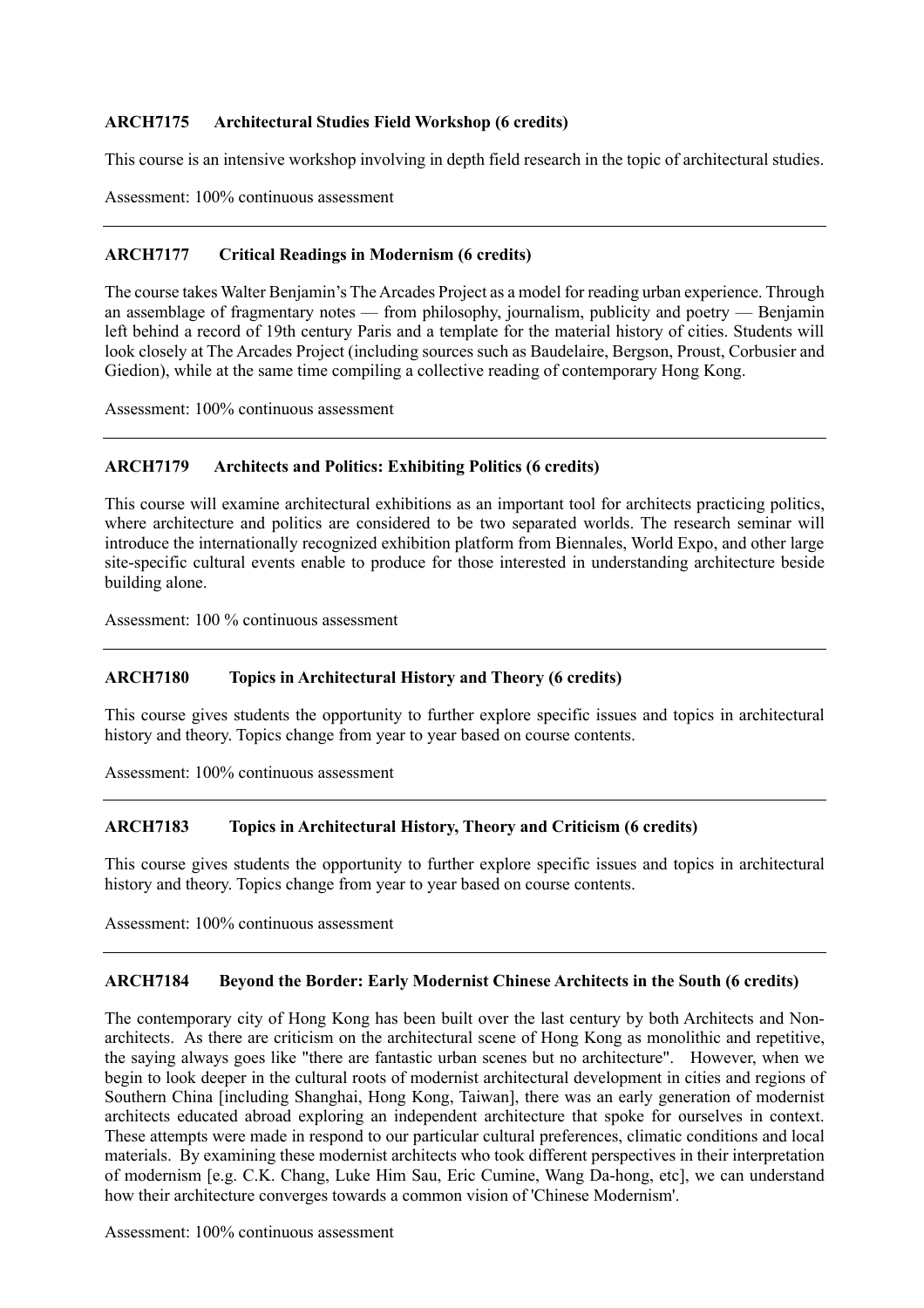#### **ARCH7269** Architecture and the City (6 credits) **\*cross-listed under Category II: Urbanisation and Habitation**

 This contemporary urbanism seminar will investigate urban spatial production processes through selected case studies of 'culture-led urban developments' in the cities of Hong Kong and Singapore. Weekly sessions will thematically introduce the issues of urbanism, from land ownership, public-private partnerships, governance structures, gentrification, etc. that have direct impact on architecture and the built environment in the city. Guest experts from Hong Kong and the region will also give input lectures on selected themes throughout the semester. Students, working in teams, will analyze the case studies using the tools learned in these sessions. Each team will produce a clearly narrated compendium of analytic drawings and diagrams that assesses each of the case studies, which together highlight the comparative analysis built into the duo-city multiple case study.

Assessment: 100% continuous assessment

#### **ARCH7380 Republic of Excess: Korea and Contradiction (6 credits)**

 There is an on-going proliferation of diverse architectural works taking place in Korea that is distinct from the rest of Asia in terms of evolutionary logic and physiognomy. However, at large, we lack a system of understanding this process of evolution in Korea. This course will examine the origin of the current cultural production in Korea and its relation to the field of architecture, city and history. The philosophical concept of Simulacra: Copies without originals will be the overarching principle behind our attempt to identify and analyze the significance of new and old architecture in Korea. The findings from the course will be shared to engage in further dialogue with Korean counterparts and beyond.

Assessment: 100% continuous assessment

#### **ARCH7401 \*cross-listed under Category II: Urbanisation and Habitation Real Utopias (6 credits)**

 In Architecture, urbanism and all disciplines of design, ideas are mainly written, analysed, described and publicised through drawings. Such was the case with the drawings of, Hilberseimer (sectional), as well as Superstudio (3-dimentional speculative collage) and many others... Drawings are processes of understating, informing, speculating and projecting. They are a precise code to what they describe and what they propose. The city has been described through both very speculative (fictional) as well as very definitive (real) drawings throughout centuries. Oswald Matthais Ungers used the capacity of speculative drawings as a unique type of description and projection of the realities of the city and not the city Utopia. This seminar will explore, investigate and cross-examine the modern history of representation of the city and its infrastructures through their projective potentials leading to better realities influencing the social/ political, the cultural and the economic structures of our societies.

Assessment: 100% continuous assessment

#### **ARCH7404 Japan, Architecture, Myth: Unmasking Its Form and Content (6 credits)**

 Architecture is a part of society: no more, no less. This course will examine how architecture functions as a form of cultural production within society using Japan as a case study. In the process, we will uncover how various cultural components such as history, literature, and architecture work closely together to form a self-conscious construct that facilitates and maintains an idealized collective identity.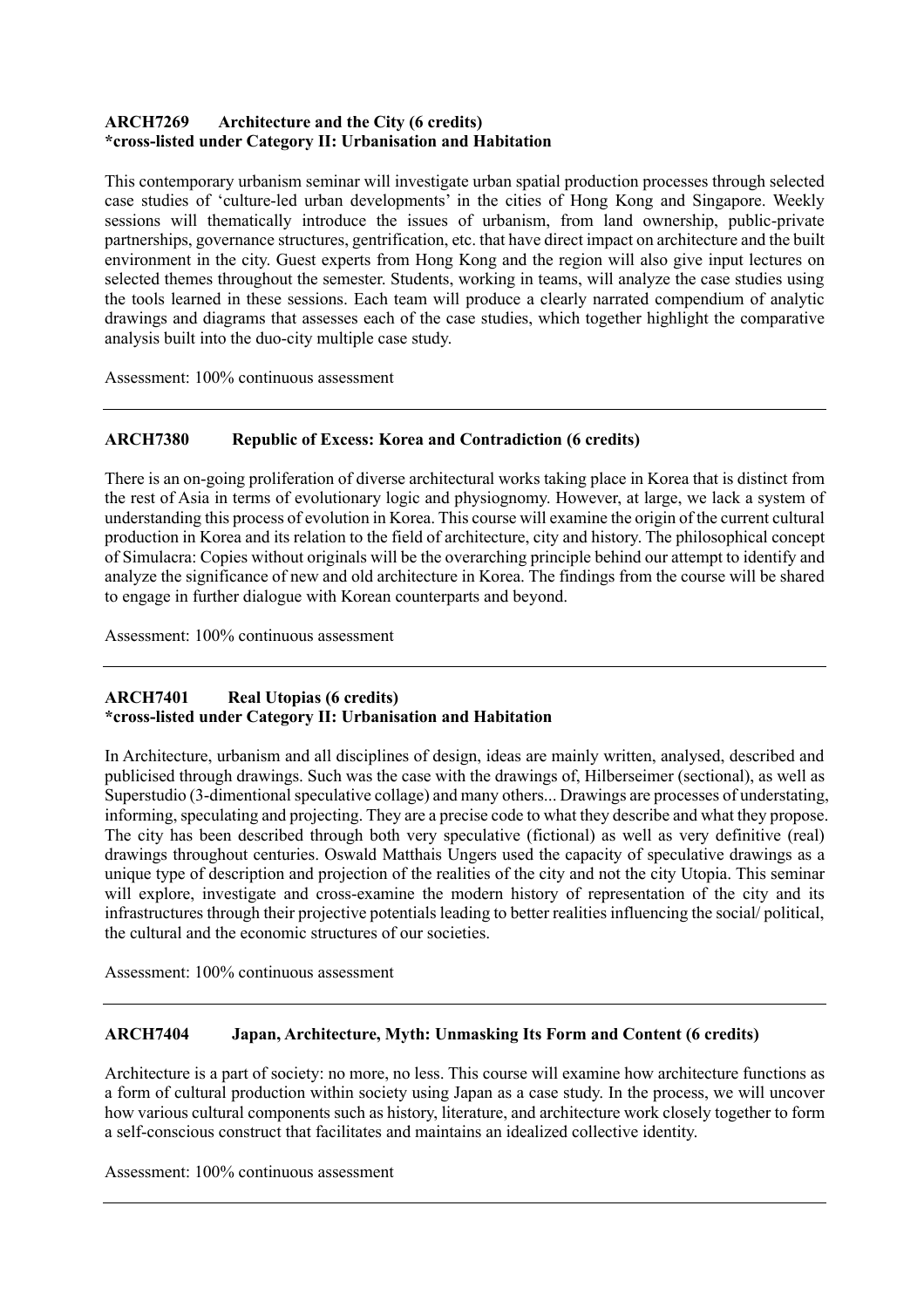### **CATEGORY II: URBANISATION AND HABITATION**

#### **ARCH7260 Housing in Urban Development (6 credits)**

 The course investigates the production of housing within the social, political and spatial conditions in urban development. Topics include social and economic determinants of housing location, standards and quality of design; impact on urban development; analysis of housing production including site and infrastructure, provisions; constraints and innovations in the housing industry; and case studies by field trip.

Assessment: 100% continuous assessment

### **ARCH7264 Contemporary Urbanism (6 credits)**

 This course integrates urban analysis research and architectural design methodologies to examine relationships between architecture and urbanism through the development of a working understanding of urban and architectural form in the context of the Contemporary City. The course examines the contemporary urban condition through readings of critical theories, analysis of developmental models, as well as empirical investigation of urban sites. In conjunction with physical, historical, social and economic research, alternative design strategies are explored to challenge existing presumptions and models of the contemporary urbanism.

Assessment: 100% continuous assessment

## **ARCH7265 Inter Cities (6 credits)**

 Inter Cities will explore transitional areas that are about to undergo significant urban transformation either in terms of massive growth or shrinkage. Usually occupying peripheral territories on the edge of cities these areas display unique characteristics – they are anomalies, estranged and contradictory to normative planning methods. Their condition is patchy and often incoherent mixing landscapes, industrial wastelands, and pockets of residential enclaves. Their governance and control is often contested involving overlapping political and individual desires. As they are emergent they display conditions of urbanism that are un- tested and somehow prototypical providing clues to how the future of our cities may evolve. To this extent Inter Cities are at the forefront of contemporary urbanism. The course will examine the conflicting forces that shape these unique urban landscapes including economy, politics, globalisation, industry, environmental conditions and shifting cultural values. Classes will discuss theoretical texts, examine case study examples, debate key issues and introduce methodological research tools.

Assessment: 100% continuous assessment

#### Globalization and Resistance in Architecture (6 credits)

 This course aims to examine how the condition of globalization reveals itself in architecture and the urban environment. With an improved understanding of the various forces at play, students are encouraged to think of ways to support a citizenry participation and critique in the making of our buildings and cities in scientific spirit and a consumer culture. Today, we are perhaps operating universally under the effects of globalization, aided in no small part by the advent of the information age as well as a more liberal flow of capital and labor. This course will seek architecture as a barometer that measures these effects – appraising specifically the qualities and identities of buildings and districts built or transformed as a result of and resistant practices and forms at play. the era of globalization. Paul Ricoeur described a condition of "universal civilization" that encapsulates a globalization. Through ten specific readings and building types, the course will examine the co-operative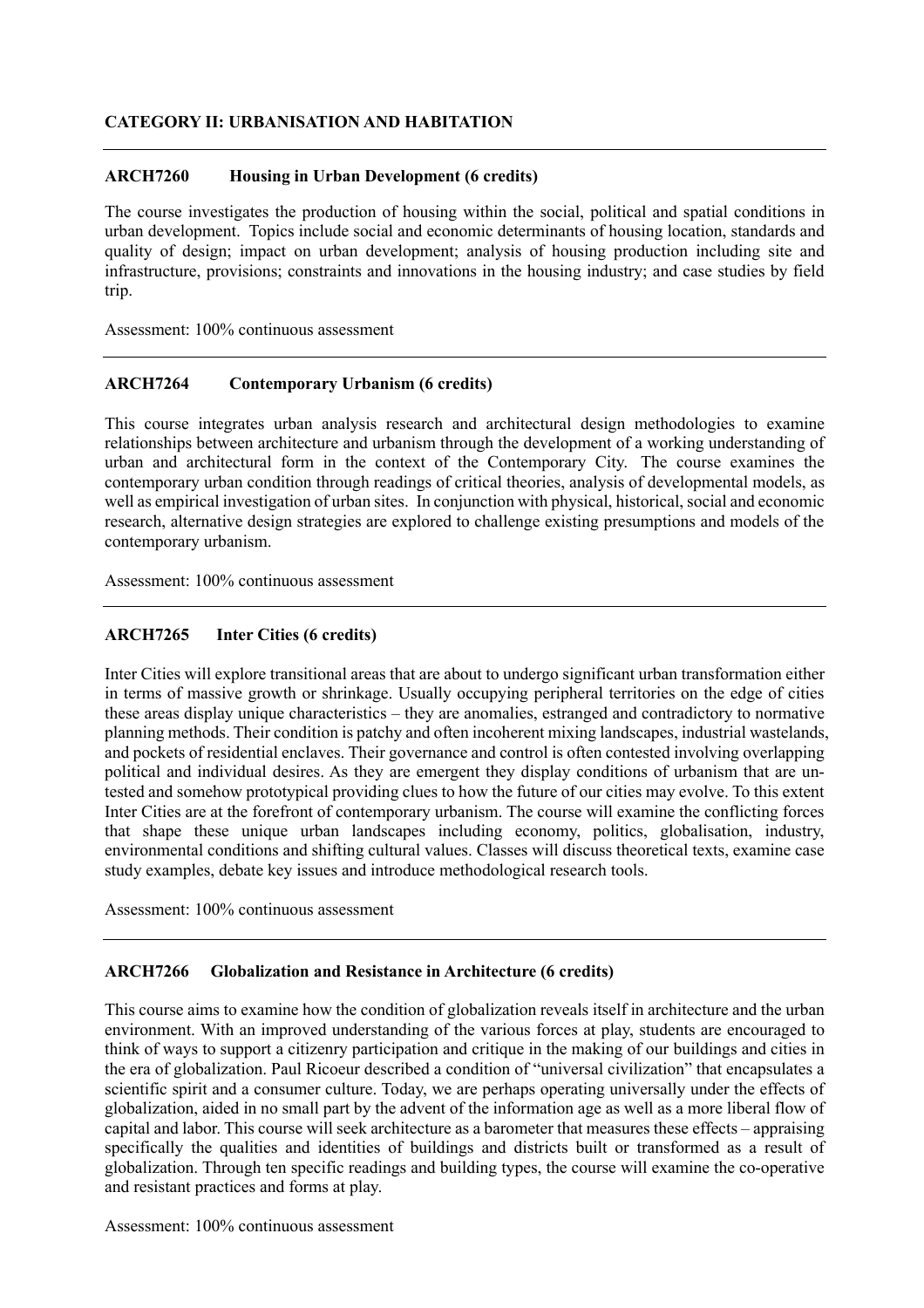#### **Urbanism Field Workshop (6 credits)**

This course is an intensive workshop involving in depth field research in the topic of urbanism.

Assessment: 100% continuous assessment

#### **ARCH7269 ARCH7269 Architecture and the City (6 credits) \*cross-listed under Category 1: History and Theory**

 This contemporary urbanism seminar will investigate urban spatial production processes through selected case studies of 'culture-led urban developments' in the cities of Hong Kong and Singapore. Weekly sessions will thematically introduce the issues of urbanism, from land ownership, public-private partnerships, governance structures, gentrification, etc. that have direct impact on architecture and the built environment in the city. Guest experts from Hong Kong and the region will also give input lectures on selected themes throughout the semester. Students, working in teams, will analyze the case studies using the tools learned in these sessions. Each team will produce a clearly narrated compendium of analytic drawings and diagrams that assesses each of the case studies, which together highlight the comparative analysis built into the duo-city multiple case study.

Assessment: 100% continuous assessment

#### **ARCH7270** The "Navel" of the Earth (6 credits)

 This course looks at the Ancient Greek sites, their history, their topography and their mythological connections both with the old world and the contemporary one. These sites constitute a cultural infrastructure that has forever marked our public lives, as much as the physical ones have. Like the great railways and the electric networks, which crisscross our countries, these places reveal themselves through our multiple readings, artistic, natural, linguistic, each one to suit our ever more heterogeneous and globalized collective.

Assessment: 100% continuous assessment

#### **ARCH7271 Composed Grounds (6 credits)**

 The ground is the primary surface of human contact and navigation. Whatever the ground is or does, it affects our ability to divide, connect and interact with each other. When tasked with designing grounds, lines need be drawn, zones identified, routes and destinations established; all inevitably leading to a final composition. If composition is understood as the arrangement of elements according to certain principles, what are these principles? What kind of intelligence is embedded within them? What do they contribute in the context of ground? Composed Grounds will provide, through comparative analysis, an overview of composition-driven outdoor spaces. The objective will be to identify (beyond style) constituent elements as well as prevalent means of organization. We will be looking to reveal each work's design intent through their layers, zones, routes, patterns, connections and (where applicable) programs. As types, Gardens and Parks will take precedence, but these will be loosely interpreted to allow for the inclusion of outdoor spaces with comparable qualities. Furthermore, subjects of investigation may be integrated with or disassociated from Architecture. All selections, however, will exhibit carefully orchestrated compositions.

Assessment: 100% continuous assessment

#### **ARCH7272** Together: Communes, Collectives, and Communities - Studying Socio Political **Ecologies (6 credits)**

 This course offers insights into concepts within the disciplines of philosophy and social political theory that help in the understanding of living and architecture in relationship to its politics, ecologies and economies. The course proposes a mixed method in teaching, including seminars, tutorials and one lecture. The seminar sessions will be taught in a predominantly flipped classroom-teaching environment, to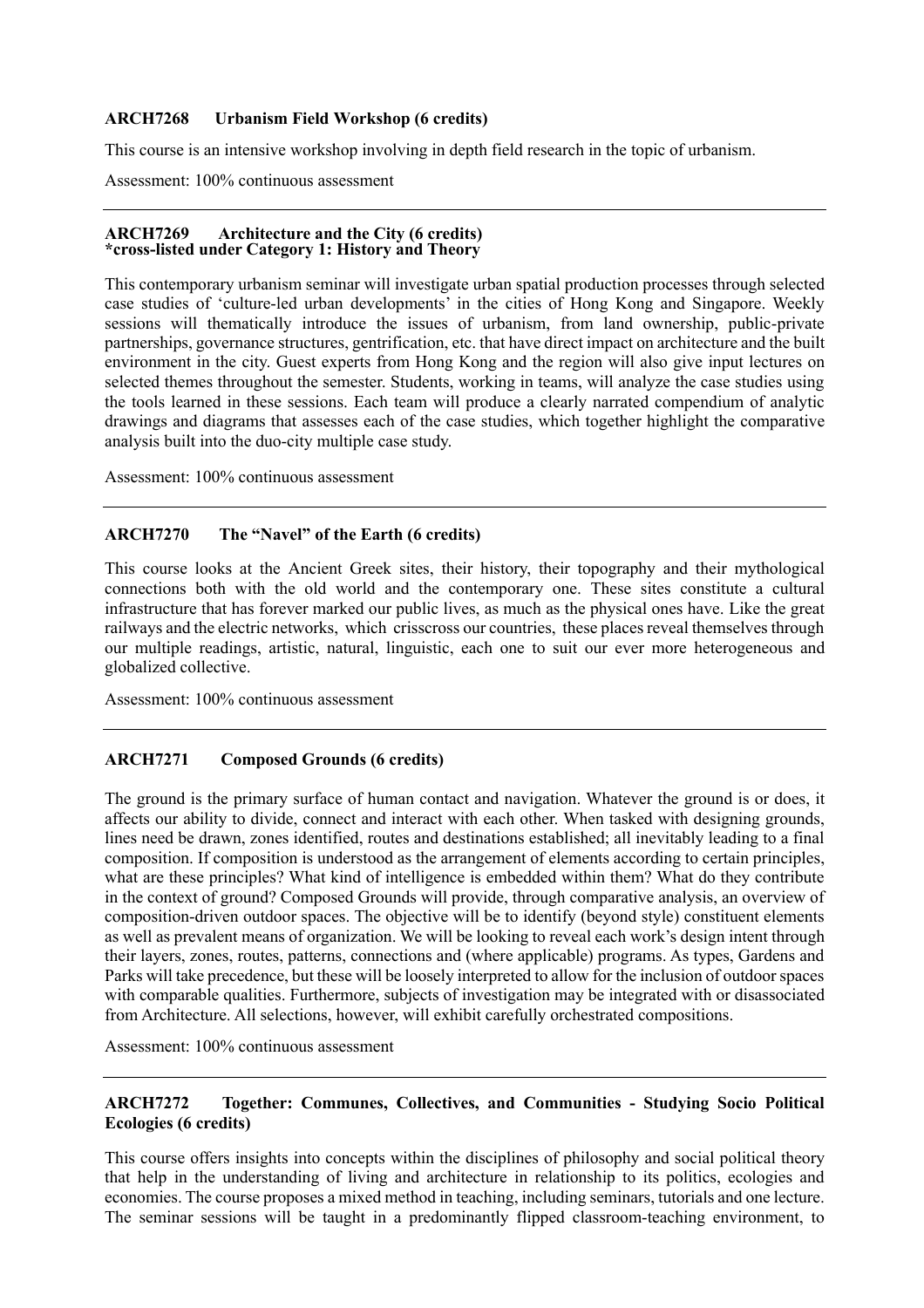enhance discussions on, and engagement with, the materials of the course.

Assessment: 100% continuous assessment

### **ARCH7273 Topics in Urban/Rural Studies (6 credits)**

 This course gives students the opportunity to further explore specific issues and topics in urban design and planning. Topics change from year to year based on course contents.

Assessment: 100% continuous assessment

### **ARCH7274 Topics in Urban Studies (6 credits)**

 This course gives students the opportunity to further explore specific issues and topics in urban design and planning. Topics change from year to year based on course contents.

Assessment: 100% continuous assessment

#### **ARCH7275** A Visual Diary of Paris: Observe, Read, Collect, Draw, Record (6 credits)

 This course will explore and understand the dense urban fabric of the city of Paris. Through walking, observing, collecting, recording and drawing we shall understand the city's relationship to its geography, landscape and infrastructure and how its architecture and landscape are a "synthesis" and not a "juxtaposition". We will learn how the politics and the governance of the city has ruled the city's development and its environs since the 12th century. Students will be guided through centuries of urban and architectural sedimentation, the landscapes and geographies that are displaced and created will be at the core of our discussions. Each student is required to carefully record every possible observation through photographs, drawings, postcards, objects, or extracts from books, newspapers or writings on the city.

Assessment: 100% continuous assessment

#### **ARCH7276 City Metamorphosis: Urban Residual Space (6 credits)**

 As a direct result of massive rural-urban migration, we are faced with distinctive city transformation issues in China. This course will cover urban renewal issues in selected local districts from and around the Yangtze River Delta (YRD) region. Historical, Cultural, Socio-economic issues that led to the formation of urban residual space in the inner cities will be identified. The renewal potentials of these spaces will be critically examined and researched upon on. A new set of design parameters would be generated from the research findings. The parameters act as catalyst for plausible design proposals.

Assessment: 100% continuous assessment

#### **ARCH7277 Refugee Camp Design (6 credits)**

 In 1961, in opposition to the "war games" and cold war logic, Buckminster Fuller proposed the "World Peace Game" and instructed players to "Make the world work, for 100% of humanity, in the shortest possible time, through spontaneous cooperation, without ecological offense or the disadvantage of anyone." In 2020, we have "At least 79.5 million people around the world that have been forced to flee their homes. Among them are nearly 26 million refugees, around half of whom are under the age of 18."

 Our field of study is the world's largest refugee camp: Cox's Bazar in Bangladesh. About 1 million Rohingya was forced to flee genocide in Myanmar since 2017. In Cox's Bazar, the Rohingya face a complex number of challenges: access to drinking water, food, fragile shelter on land-slide prone terrain, sanitation, hygiene, and essential health and education services.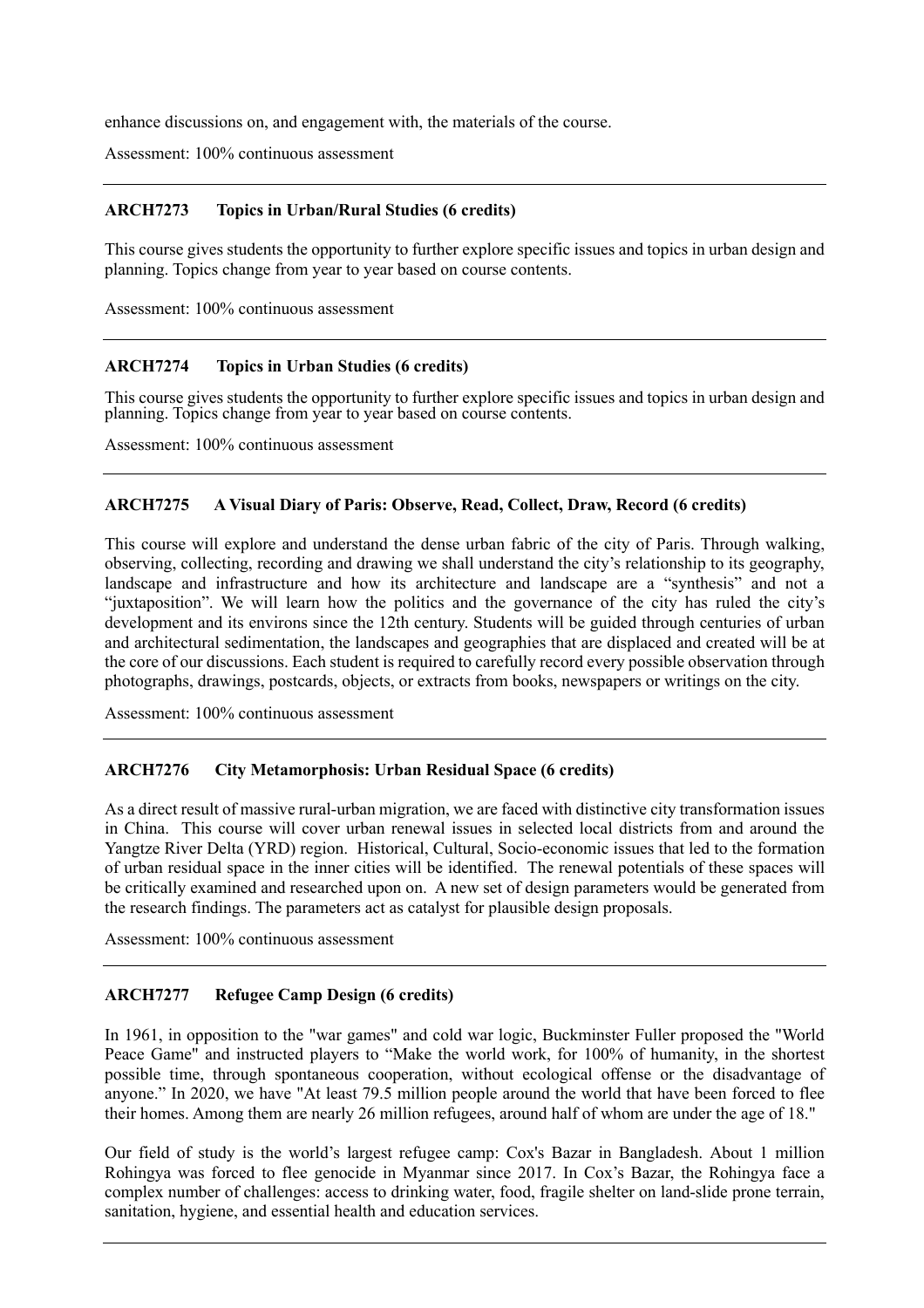Based on existing need studies, students will work on: Gardening, Composting, Sustainable Toilets, Aquaponics, Rainwater harvesting (and synergy with land sliding in refugee camps), Cartography. Working in small groups, students will produce device prototype, instruments, and educational material. It is not about solving refugees' challenges, but bringing a new perspective and proposing ideas, design, and educational materials.

 The course is being developed with and for actual refugees and experts - many of which will engage in live dialog with the students. Students will be supported to apply for grants to test the designs in Cox's Bazar during summer 2021 with our partners.

Assessment: 100% continuous assessment

#### **ARCH7401 Real Utopias (6 credits) \*cross-listed under Category 1: History and Theory**

 In Architecture, urbanism and all disciplines of design, ideas are mainly written, analysed, described and publicised through drawings. Such was the case with the drawings of, Hilberseimer (sectional), as well as Superstudio (3-dimentional speculative collage) and many others... Drawings are processes of understating, informing, speculating and projecting. They are a precise code to what they describe and what they propose. The city has been described through both very speculative (fictional) as well as very definitive (real) drawings throughout centuries. Oswald Matthais Ungers used the capacity of speculative drawings as a unique type of description and projection of the realities of the city and not the city Utopia. This seminar will explore, investigate and cross-examine the modern history of representation of the city and its infrastructures through their projective potentials leading to better realities influencing the social/ political, the cultural and the economic structures of our societies.

Assessment: 100% continuous assessment

#### **ARCH7402** Propositions for Planetary Living-II (6 credits)

 Propositions for Planetary Living is an advanced seminar that aims to develop new approaches for cohabitating Hong Kong, based on the assumption that an affluent society knows how to live with/in its environment, and how to be sustainable both socially and environmentally.

Assessment: 100% continuous assessment

# **CATEGORY III: TECHNOLOGY AND SUSTAINABILITY**

#### **ARCH7360 Building Structures and Systems (6 credits)**

 The course is designed to close the gap between structural theory and design. The subject is divided into two parts. The first part highlights the more important aspects of the structural planning process from architects' point of view. The second, analytical part, develops candidates' skills through case studies of actual projects leading to a deeper understanding of the complexities of the structural problem. Topics such as building failures, structural alteration and additions, building regulations, geotechnics, foundations on difficult grounds and computer-aided structural design/analysis will be discussed.

 The course provides an understanding of the realities of designing and manufacturing components of buildings within aesthetic, economic and time frameworks. Design construction communication is studied through production and technical drawings, manufacturer's shop drawings with special emphasis on the use of materials and manufacturing technology. Direct studies of manufacturing techniques both traditional and new are undertaken by field trips to factories and construction sites. Construction systems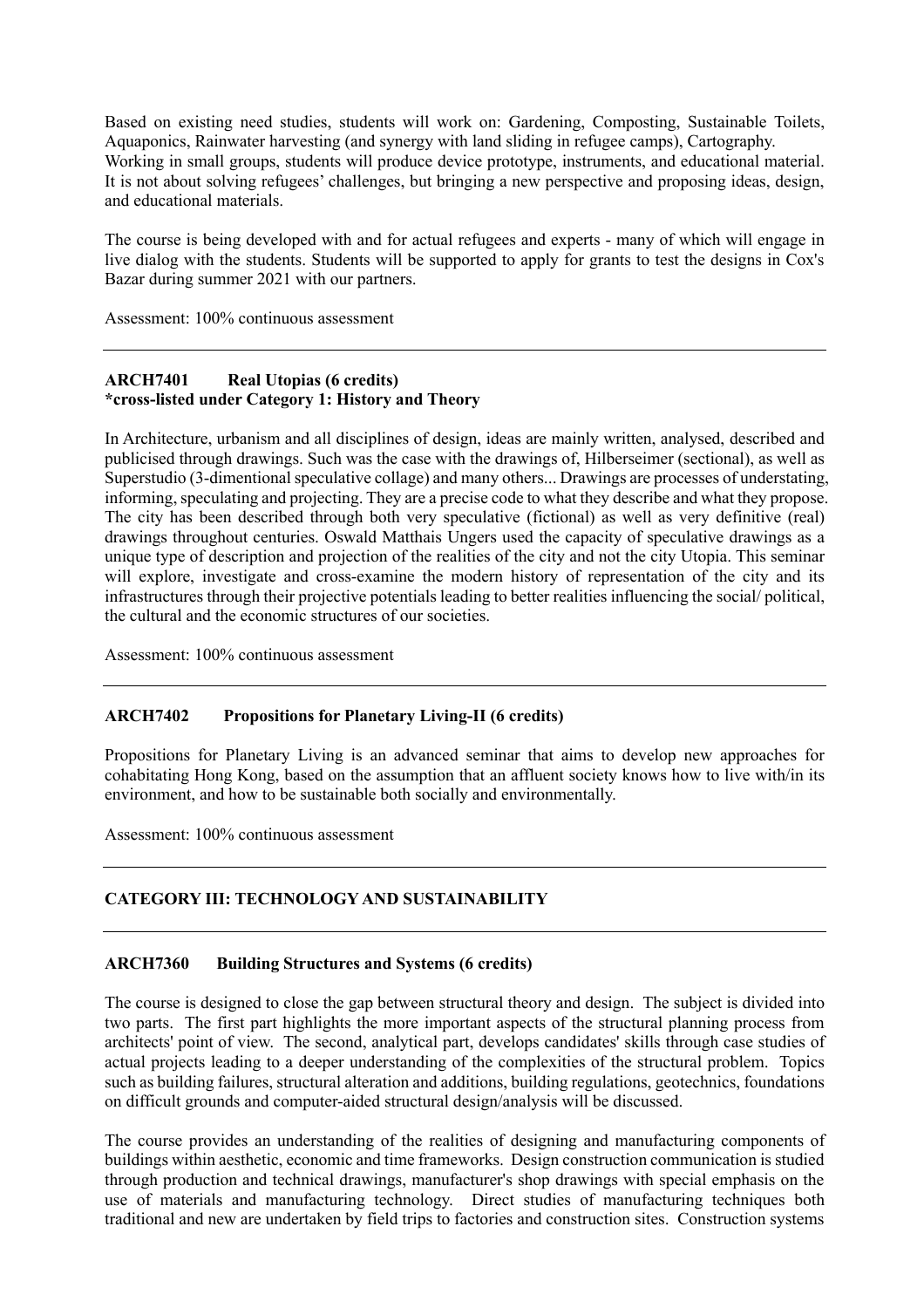including the systems approach, standardized buildings, contractual strategies and their impact on the evolution of building production are investigated.

Field trips to construction sites and design offices form an integral part of the course.

Assessment: 100% continuous assessment

### **ARCH7361 Sustainable Building Systems (6 credits)**

 Advanced studies in innovative technologies are undertaken. Energy efficient and intelligent buildings are analyzed and advances in parallel industries such as aerospace, shipbuilding and the transportation industries are studied for applicability in the building industry. Computer modelling is used extensively in this option. Total energy systems are investigated as are low environmental impact techniques.

Assessment: 100% continuous assessment

#### **ARCH7364 Nonspace: Materials, Processes, and Constructions (6 credits)**

 While space is the most distinguished objective of architecture, the boundaries and character of space are defined by elements of non-space: materials, processes, and constructions. This is the paradox of building assemblies, based upon a clear understanding of materials and their inherent processes and construction technologies. Building materials will be analyzed and carefully drawn with emphasis on their physical and architectural properties, functions, and behavior in manufactured and installed constructions. The design of building assemblies made from concrete, masonry, timber, steel, and glass will be examined architecture. This course explores a conceptual framework for the environmentally responsive design of in relation to the forces that shape their composition and performance.

Assessment: 100% continuous assessment

#### **ARCH7365 Design Research on Architecture and the Environment (6 credits)**

 This course focuses on case studies and design experiments related to architecture and the environment. It foregrounds an understanding of the effects of architecture on its immediate environment, literally the environments that buildings create. This course will be conducted as a research seminar, the predominant mode of thinking, intellectual development and idea formation for the course is physical modeling and diagramming. Each week students will be required to do a series of readings and will work in teams to analyze two precedents through sectional models, drawings and diagrams. Students will study two precedents over the course of the entire semester devoting approximately a half a semester to each. Students will be asked to cull out specific design ideas from readings and associate them with sectional models and drawings for in class discussions and pin ups. Case studies, model making and prototypical modes of research will be used as a vehicle to discern specific disciplinary design techniques and strategies.

Assessment: 100% continuous assessment

#### ARCH7375 **Design After Nature (6 credits)**

 Our spatial and sensorial experiences are formed by design through cycles of environmental, material, cultural, political, and economic ecologies. Our "natural" environment is continuously being designed and defined by our engagement with Hyperobjects resulting a series of Subnatures and new conditions. This seminar will explore the theoretical propositions between architecture, landscape, art, and contemporary ecological theory. Students in this course will critique a series of texts, research, develop a catalogue of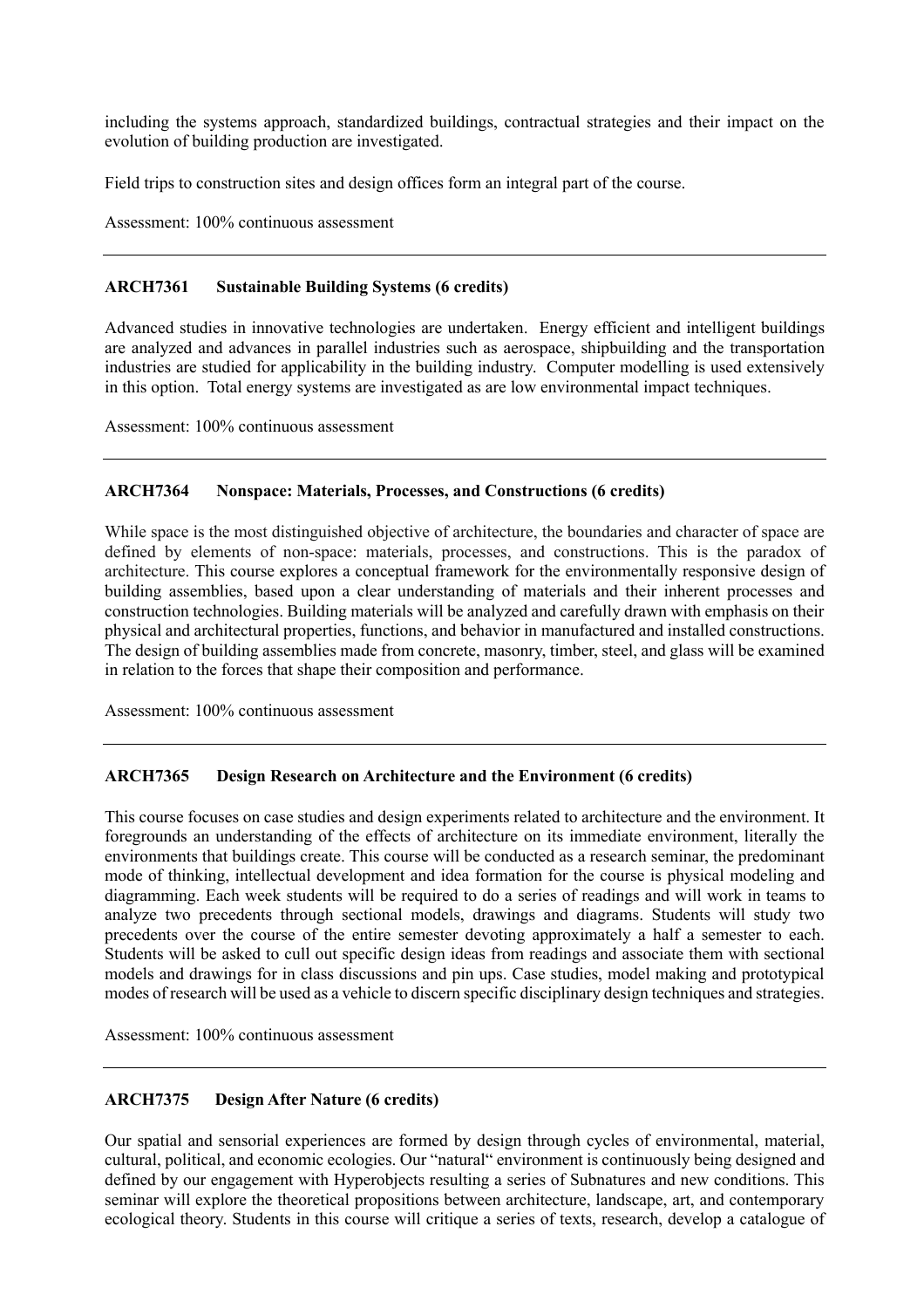sites, and examine a number of different works by various designers and artists. At the end of the course each student shall be responsible for a graphic essay dedicated to a specific site or theoretical position.

Assessment: 100% continuous assessment

#### **ARCH7376 Inhabitable Territories (6 credits)**

 Located on the ambiguous limits between the artificial and natural world, ski resorts and beaches inform us about human's contemporary relationships to the environment. With a series of territorial installations, a wide range of specialists has been articulating natural spaces in order to enable sensorial experience for the sake of leisure and fun. They have deeply modified the original settings and produced new forms of geography and landscape. The aim of this course is to reveal the underlying system at work by highlighting experiential, programmatic and infrastructural continuities. From an architectural point of view, we will interrogate the way these spaces are generated and the behavior they produce.

Assessment: 100% continuous assessment

### **ARCH7377 Concrete Approximations (6 credits)**

 This course exposes students to the physical act of making in architecture through dynamic structural logics and material testing, at scales of intervention larger than possible in the classroom. The objective is to prototype new types of structures, mostly using concrete as casting material, and engaging more closely with the material's unique properties: fluidity, pressure and weight. Students will be tooled up with a variety of form finding techniques and analogue formwork devices, through trial and error experiments. The initial research findings will be synthesized towards the construction of a full-scale and site-specific project exploring inventive fabrication processes of translating complex geometries to local building techniques.

Assessment: 100% continuous assessment

#### **ARCH7378 Topics in Architectural Technologies (6 credits)**

 This course gives students the opportunity to further explore specific issues and topics in architectural technologies. Topics change from year to year based on course contents.

Assessment: 100% continuous assessment

#### **ARCH7379 Performative Envelopes (6 credits)**

 This course explores the history of membrane use in forms and architecture with a focus on the most recent developments being explored by architects, manufacturers, and scientists. While building on the canon of work that has been done with membranes in the past, students will explore the membrane as a medium, formwork, and environmental interface. Emphasis will be placed on the performative characteristics of membrane technology and architectural layering of various membrane technologies with respect to structural design methods. Membrane materials, PTFE, ETFE, plastics, foils, meshes, printing, laminating, and vacuum forming technologies will be explored relative to new potentials for spatial, structural, and environmental performance. Each student will design a membrane structure and build a prototype of a detail of their membrane.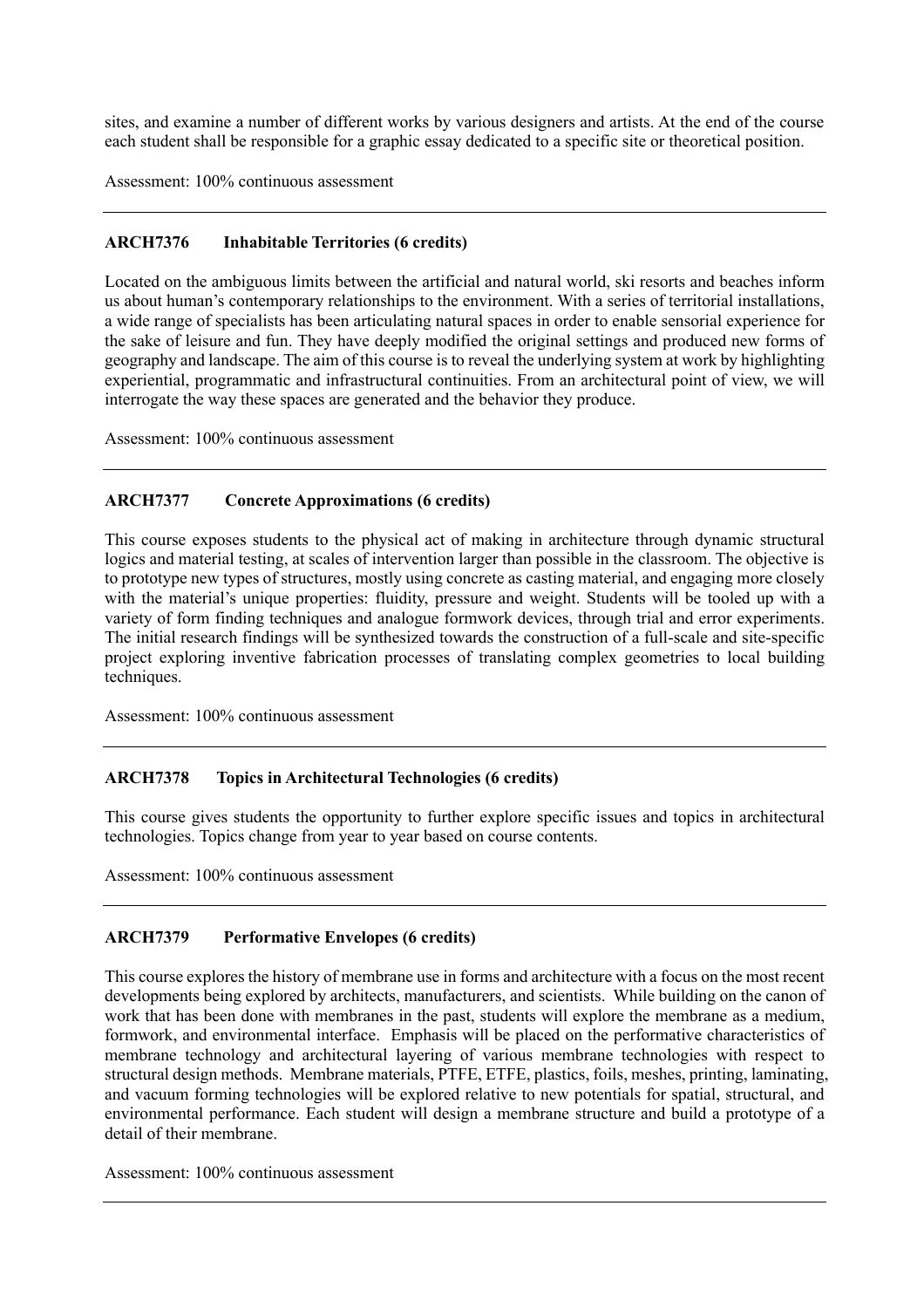#### **ARCH7382 Floating Marine Laboratory (6 credits)**

 In this course, we will design innovative ocean science and entrepreneurship infrastructures. A floating laboratory for research and development to study the ocean and develop sustainable solutions for Hong Kong waters and the world.

 The ocean is where all life comes from and our future depends on it. The ocean covers more than 70% of our planet's surface and absorbs most of the heat from the sun, therefore controlling earth's climate. But our oceans are mostly unexplored while being overfished, polluted with plastic, industrial and agricultural run-offs and radioactive substances. The ocean is suffering a rapid biodiversity decline without much general public awareness and more so lacking significant action to reverse this deadly trend.

Assessment: 100% continuous assessment

#### **ARCH7383 Deep Drawing: The Narrative of Steel Through the Industrial Act of Making (6 credits)**

 How does coal – a key element to the process of steel fabrication – metamorphose: crushed, ground, heated, melted and cooked into coke? What is the difference between the ancient blast furnace technique and its electric arc modern counterpart? What landscapes, geographies and wastes are created during this industrial process in relation to materials source, extraction, transformation, production and distribution?

 The aim of this seminar is to document the long causal chain of steel production through drawing. From the iron ore extracted through opencast mines, the smooth edges of the final construction component, to the ordering of an element and its delivery to HKU, we will explore the impact and the complex ramifications of steel manufacturing. We will demystify each step of its processing by unveiling at various scales the narrative of steel through the industrial act of making and the material flows between humankind and the environment.

 Survey drawing is our primary tool of investigation and the relationships between representational techniques, technology and the reading of the built environment are at the heart of our discussions. The survey encompasses many forms of drawing, from the technical to the speculative or the imaginary. The survey is not an illustration but a construct. The drawer builds on the knowledge gleaned from the survey to reveal what is hitherto unseen to the curious eye. To survey a condition is to reveal its essence, provoking a transformation that renders the first act of design.

Assessment: 100% continuous assessment

## **ARCH7384 Deep Drawing (6 credits)**

 Based around the ambition of developing new tools to examine and plan the territory, students will engage with the transformative role of drawing as a way to investigate topographical and architectural conditions. The drawing will operate at a variety of scales, from the territorial, involving displaced and constructed geographies, to the intimate, looking at the processes of fabrication and manipulation of raw materials into building components. This methodology of drawing as a form of research puts forward the importance of assessing architecture through multiple scales beyond that of the building and various tangibilities. This approach will develop the student's capacity to be both a maker and a territorial agent, triggering an awareness of the designer's social and environmental responsibilities in relation to resources, past and living histories within the design process.

 Survey drawing is our primary tool of investigation and the relationships between representational techniques, technology and the reading of the built environment are at the heart of our discussions. The survey encompasses many forms of drawing, from the technical to the speculative or the imaginary. The survey is not an illustration but a construct. The drawer builds on the knowledge gleaned from the survey to reveal what is hitherto unseen to the curious eye. To survey a condition is to reveal its essence, provoking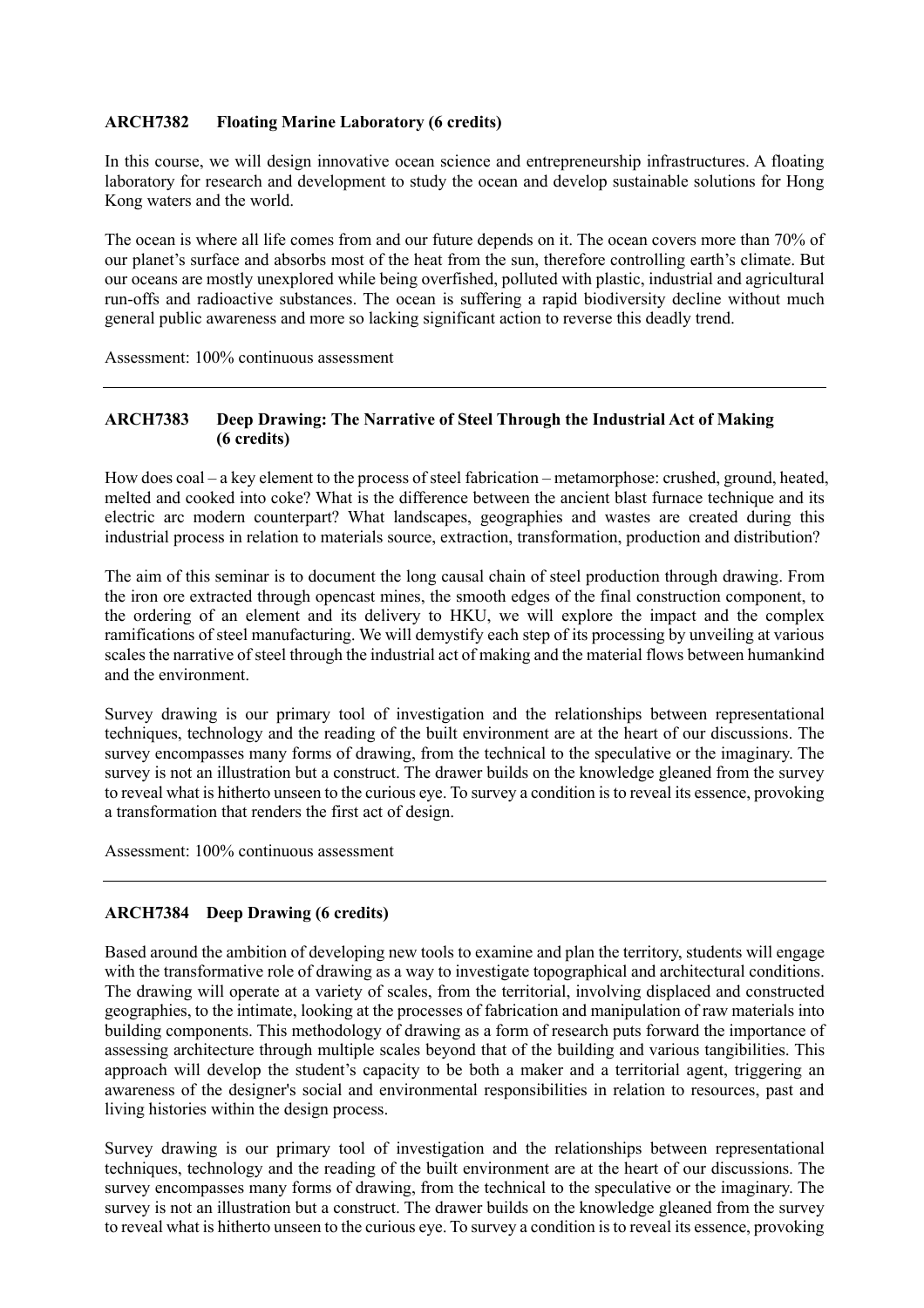a transformation that renders the first act of design. Each drawing evolves beyond the mere representation of a condition to become the repository of the drawer's findings. By making a survey the drawer 'draws oneself into place' finding points of departure to act and taking an active part in the future of a city or a territory.

Assessment: 100% continuous assessment

#### **ARCH7403 Material History (6 credits)**

 This is a seminar about materials, their properties and embedded structural concepts. The seminar seeks to offer a space to reflect on the physical life of building matter and the invisible forces that govern us.

 to offer a space to reflect on the physical life of building matter and the invisible forces that govern us. Looking back at the evolution of material invention in the construction practice, we will see to understand the basic principles that define and characterize the behavior of objects (or systems) subjected to forces and what those forces themselves are.

 Through short exercises and the analysis of several case studies, we will dive into the world of material science, exploring materials, not only as constructive matter, but as a generator of precise architectural thought.

Assessment: 100% continuous assessment

## **CATEGORY IV: DIGITAL MEDIA AND FABRICATION**

#### **ARCH7460 Computer Graphics for Architects (6 credits)**

 Through a series of exercises, presentations, and discussions, the course will investigate the evolving relationship between architecture and its means of representation, as well as broader issues of technology, information, and culture. While the course will explore the impact of computing technology on the representation of architecture, it will also provide a firm understanding of some of the software required to do so.

Assessment: 100% continuous assessment

#### **ARCH7462 Computer-Aided Architectural Design Methods (CAAD Methods) (6 credits)**

 methods that fully exploit contemporary computers as design aids. A study of current computer techniques and technologies which can be used by architects to develop design

Assessment: 100% continuous assessment

#### **ARCH7465 Digital Media and Methods (6 credits)**

 This course provides a comprehensive introduction for Masters students to three-dimensional digital media and methods for architects. The focus of the course is on the application of relevant software packages towards design, analysis, fabrication, and documentation, emphasising topics as the controlled modeling of complex form and the rationalization non-planar geometries. The goal of the class is to bring Masters students with basic skills in the use of software for architects quickly up to speed with essential tools and processes.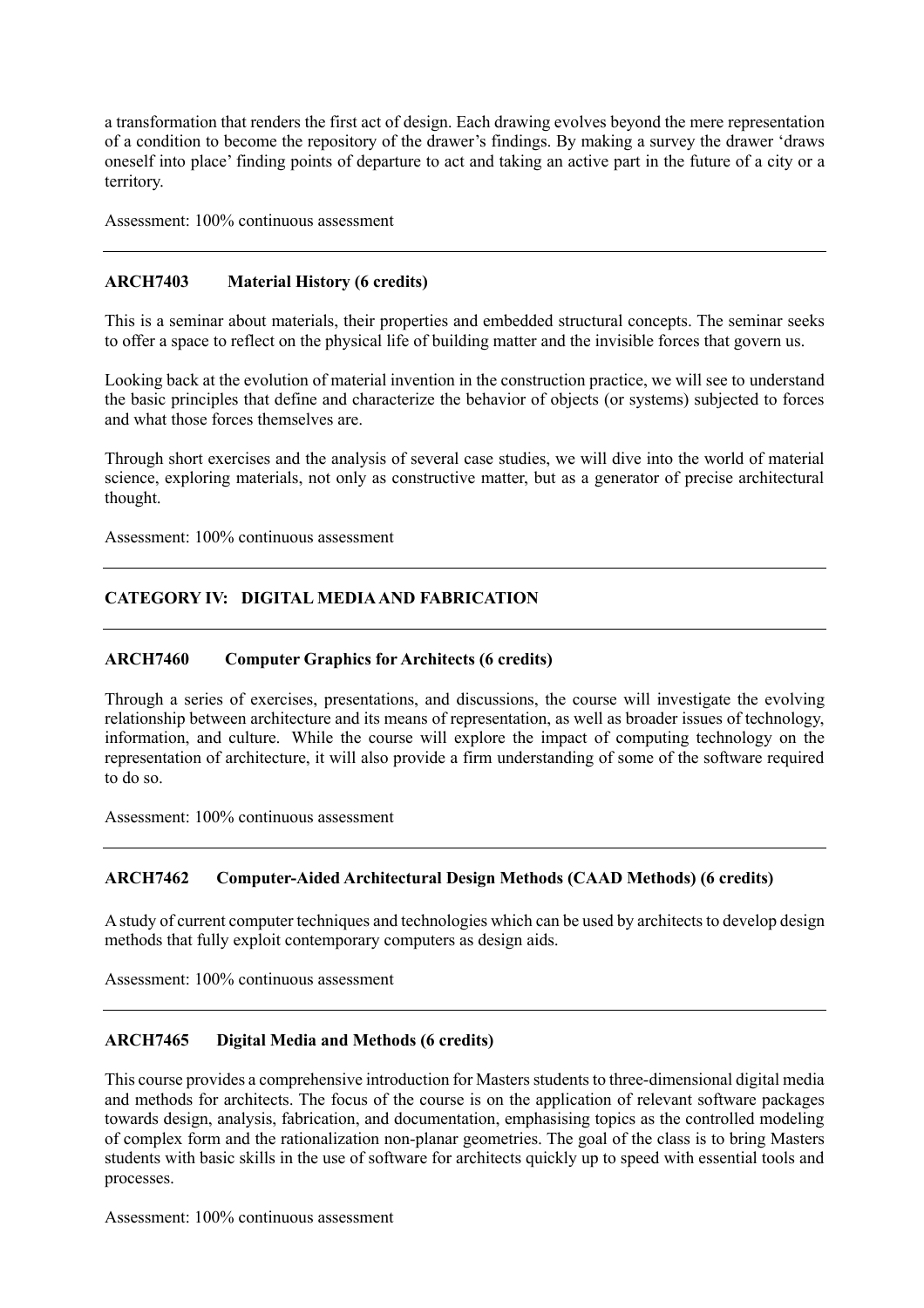#### **ARCH7466 Parametric Structures (6 credits)**

 This research seminar will examine the concept of parametric systems and their applications in and implication on architecture. Through a series of lectures and guided design exercises students will be introduced to the theoretical background and logic of parametric systems and the generation of them in the digital environment. Historical building precedents of specific architectural typologies will be examined to open up a critical dialogue between existing physical constraints and the digital realm. Different design techniques will be studied and deployed in order to generate several parametrically driven prototypes that have the capacity to form innovative architectural structures.

Assessment: 100% continuous assessment

#### **ARCH7467 Making Ways and Ways of Making (6 credits)**

 One to one design is not an issue of how large a physical output becomes but rather how the properties of real materials are vigorously experimented with at any particular scale. The seminar will strive to bring forward inventive means of making that engage material behaviours in response to external forces at work while remaining receptive to its investigated scale. Making ways for such prototypes will address the necessity to construct intermediary frameworks which will become an integral part of the making process. This workshop based seminar, supported by a series of lectures, will encourage students to explore procedural logics of making that expand on and revisit initial design premises from a series of physical explorations at incrementing scales. Each scale of investigation will have its own design focus and will inform the overall conception of a collective design-built project realized by the students near the end of the course. The core ideology is to influence the process of architectural design in reverse; that is by synthesizing an architectural proposal from the findings emerging out of a succession of well crafted experiments.

Assessment: 100% continuous assessment

### **ARCH7469 Explorative Architecture Techniques (6 credits)**

 The profound embedding of advanced digital and information-based tools in all aspects of explorative architectural practices has caused a radical revolution in contemporary design techniques. By combining case studies of today's leading architects with tutorials on advanced 3D modeling, parametric and algorithmic design methods (scripting), this course investigates the use of digital design techniques in the translation of geometries into built form. The aim is to gain an understanding of the geometric challenges, material possibilities and limitations faced with when working within this new paradigm.

Assessment: 100% continuous assessment

#### **ARCH7470 Architecture By Nature (6 credits)**

 Architecture By Nature evolves autonomously from its users and engages with the dynamic complicity between built projects and processes in nature. It is less concerned with environmental compliance and more with the productive collision between architecture and nature: landward, seaward and skyward. We will study intentions from ideal and elementary architectural precedents throughout history. These case studies are grafted in and wrought by extreme environments and will offer a platform from which students will develop their own project. Time based procedures will be introduced as a mean to register physical transformations in the natural environment. We will seek to create specific architectural prototypes that without dependence on nature would simply become generic; instruments taking on the active and physical role of measuring spatially the changing nature of environmental force, otherwise intangible. The essential question for the seminar is: "How does the architect project adaptively and in complicity with such evolving physical and spatial environments?"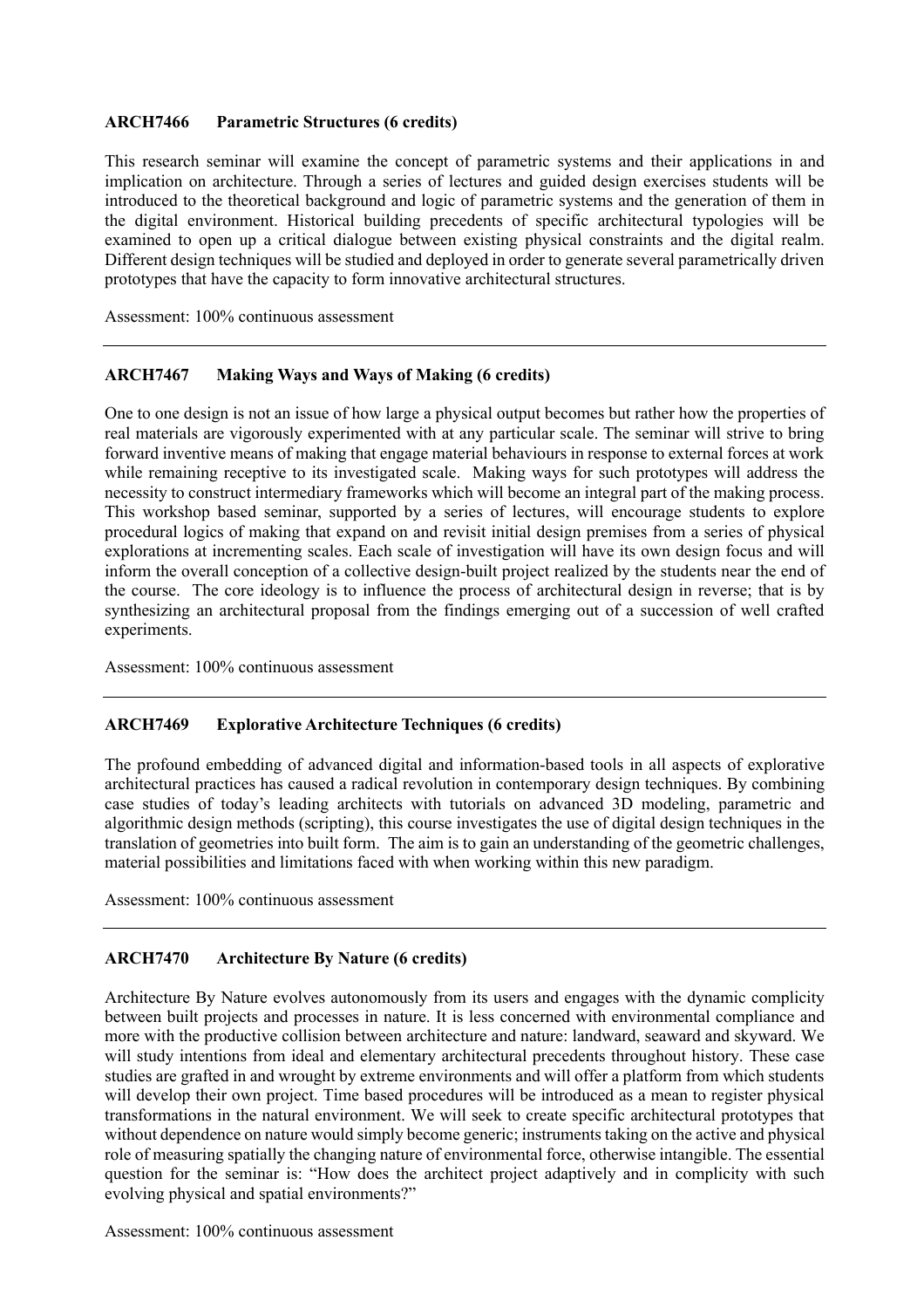#### **ARCH7471 Material Fabrications (6 credits)**

This course is an intensive workshop involving in depth field research in the topic of fabrication.

Assessment: 100% continuous assessment

### **ARCH7472 Topics in Advanced Technology (6 credits)**

 In Site of Erasure students will create short films in order to specifically persuade an audience of a precise architectural position. Through a series of lectures, discussions, presentations, and filmic exercises, the course will investigate the relationship between architecture and film, as well as broader issues that arise when information and socio-political concerns intertwine.

Topics change from year to year based on course contents.

Assessment: 100% continuous assessment

### **ARCH7473 Advanced Computational Methods for the Future of Design and Construction (6 credits)**

 In this course, we will envision how new technologies will change the future of construction and fabrication and in turn, change design. We will first explore concepts of traditional concrete and steel construction. With that background, we will investigate the key design issues which may be solved/caused as 3D Printing and Robotic construction technologies enter the market and the computational methods required for these types of design situations. Through simple projects and case studies, we will learn to appreciate traditional hierarchies of design information but then, we will change the hierarchy of design to explore non-traditional hierarchies. Using computational techniques from the cutting-edge of the industry, we shall encode these hierarchies to exploit the power computation to rapidly explore the design spaces, using insights from data to drive interesting and futuristic designs.

Assessment: 100% continuous assessment

## **ARCH7474 Structural Research – Gridshells (6 credits)**

 This course specialises in the design and construction of doubly curved grid structures. Through analysis of existing structures and innovative research of independent hypothesis, students will become experts in the field of strained gridshells, discovering new potentials for digital design and fabrication.

 The course aims to install a methodology of research-by-design, fostering self-responsible, creative research based on well-founded scientific principles. These principles will be taught through theoretical inputs, hands on workshops, model making and digital modelling of reference structures. The class will acquire the ability to use Rhinoceros, Grasshopper as a digital 3D environment to explore and design complex structures, and Kangaroo and Karamba, to conduct form finding and structural analysis tasks, and digital manufacturing to fabricate and construct meaningful prototypes.

Assessment: 100% continuous assessment

## **ARCH7475 Visual Practices (6 credits)**

 The course will explore the use of drawing and visualization as a critical tool for design. Students will emerging design approaches and expand on their ability to work across digital and analogue media. experiment with a range of illustrative media and techniques representative of both traditional and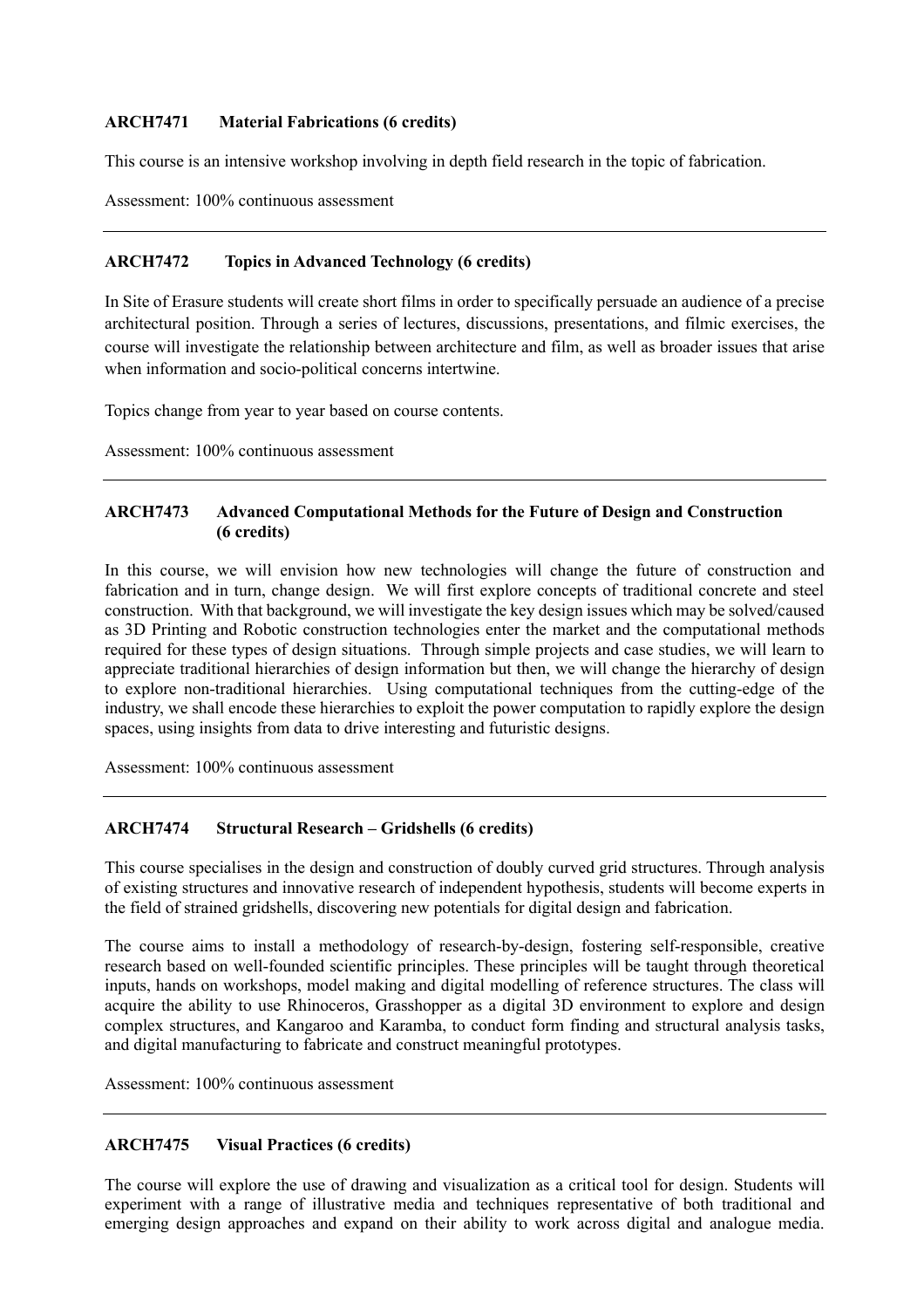Tutorials will be given in a range of techniques and applications. In-class lectures and tutorials will be supplemented by discussions inspecting relevant drawings and visualizations, their authors and if applicable, the issues that defined their work. A series of iterative drawing and visualization exercises will structure the course. These will be shared and discussed during class. Students are expected to have basic Assessment: 100% continuous assessment drawing and visualization skills, be able to undertake visual research and produce visual narratives.

# **CATEGORY V: PRACTICE AND MANAGEMENT**

#### **ARCH7405 Research on Participatory Design in Architecture (6 credits)**

 in contemporary architectural discourse, little research has been done regarding to this methodology. While related fields like urban planning and social studies have substantial literature and theories on wider social participation. This course is an action-research on the topic of participatory design in architecture. By collaborating with a local NGO, students are invited to design a mobile street kiosk in Kowloon City with the engagement of local communities. The methodology and effectiveness of participatory design will be the main focus and how architects can use different engagement tools to achieve a more comprehensive Although "Participatory Design" and "Public Engagement" are terms which appear more and more often design outcome will be explored in this course.

Assessment: 100% continuous assessment

### **ARCH7560 Aspects of Contract Management (6 credits)**

 Detail analysis and studies of standard contracts and sub-contracts for public and private works in Hong Kong. Practical problems in contract administration and project management, the cooperation and partnering of the architect, project manager and the contractor will be examined. Claims, counter-claims, mediation and arbitration will be considered.

Assessment: 100% continuous assessment

## **ARCH7561 Principles and Practices of Building Codes (6 credits)**

 The course covers the area of Building Control in detail. The principles, practices and applications of the Building Codes, including the Buildings Ordinance, Building Regulations, Codes of Practices, and Practice Notes for Authorized Persons, will be extensively discussed and explained. Lectures will be supplemented with case studies involving projects in local architectural practices.

Assessment: 40-60% continuous assessment and 40-60% written examination

#### ARCH7563 **Community Building Workshop (6 credits)**

 The course intends to investigate issues in design and construction through hand-on experiences and involvements in an actual building process. By participating in the design and construction of varies types of community projects including temporary or permanent installations, shelters or buildings, students are to explore the nature of materials and structure, methods in construction, as well as modes of fabrication and design media. The process also provides opportunities for students to interact and exchange knowledge with different stakeholders involving in the building process: users, contractors, managers and sponsors. The focus of task for each year may varies pending on the nature of project and resources available, but a commitment to the community and a team work spirit, as well as the appreciation of the tactile and tectonic quality in design will always be essential part for the course.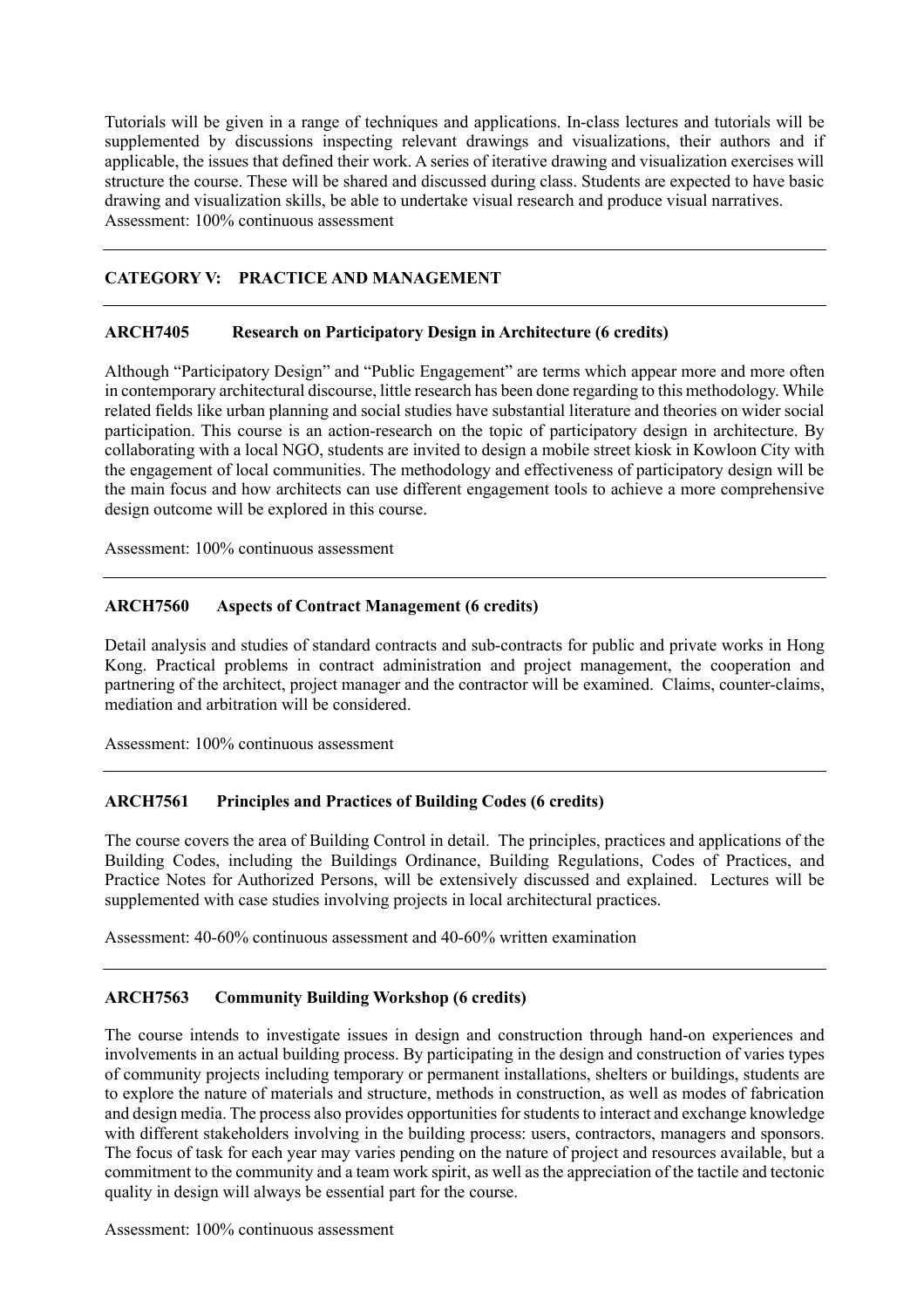#### **ARCH7564 Building Information Modeling in Architectural Practice (6 credits)**

 BIM technology is more and more often adopted in architectural practices throughout the world as the main tool for design, managing and documenting projects. Successful implementation of BIM for day to day work in an office and taking most advantage of the technology requires proper configurations, methodologies and standards. Without such structured approach and without applying best practices developed by the industry, BIM may easily become more of a problem then a solution. BIM technology allows integration within one project database of Architecture, Structure, MEP (Mechanical, Electrical, Plumbing) and others to create a complete virtual model of a future building. Such a model is like a living entity, constantly updated throughout the design process and later during the building lifetime. In various stages of this lifetime a BIM model can be used for many purposes from scheduling and calculating areas, curtain wall costing, outputting documentation, performing thermal analysis to managing tenants and security issues in the field of building maintenance. Achieving those goals requires understanding of capabilities and limitations of the technology in very practical aspects, but also orientation in prospects and future opportunities for BIM.

Assessment: 100% continuous assessment

#### **ARCH7565 Introduction to Building Information Modelling and Management (6 credits)**

 BIM technology is changing and will continue to change the face of architectural profession. It influences all stages of design and project management and aims to integrate within one database Architecture, Structural Design, MEP (Mechanical, Electrical, Plumbing) and others. This database, which contains a 3D model of a building, formal project documentation and other information is a dynamic object, constantly updated throughout the whole design process and building lifetime. In any stage of the project it may be a source of invaluable, up-to-date information about building parameters and physical performance, which would be difficult or expensive to obtain using traditional methods. Such data can help the architect to make more informed decisions at earlier stages of design, which greatly reduces costly changes and errors. The objective of this course is to familiarize students with basic ideas and applications of BIM technology using the most widely adopted BIM software package, Revit Architecture. Examples used for this purpose during the course will be based on real projects and case studies, which count themselves among the most complex and innovative in terms of design, modeling approach and project management.

Assessment: 100% continuous assessment

#### **ARCH7566 & ARCH7567 Topics in Practice and Management I & II (6 credits each)**

 *Architects & Money* takes on an often controversial and frequently shunned topic in the architectural profession – money – and all the messy baggage that accompanies it. Purposefully positioned to bridge the divide between architecture and development, this course will offer practical knowledge on how the of the value of design. The course will also look deeper into the role of the architect in today's global cities and why understanding the financial risks of development – indeed being able to manipulate and mitigate such risks – positions the architect to play a more determinate role in the game and at long last, *grab a piece of the action*. Sessions are envisioned to alternate between seminar-style presentations and more world of real estate investment and development really works, and simultaneously question the definition interactive workshops/case studies. A working knowledge of Excel is a course requirement.

Topics change from year to year based on course contents.